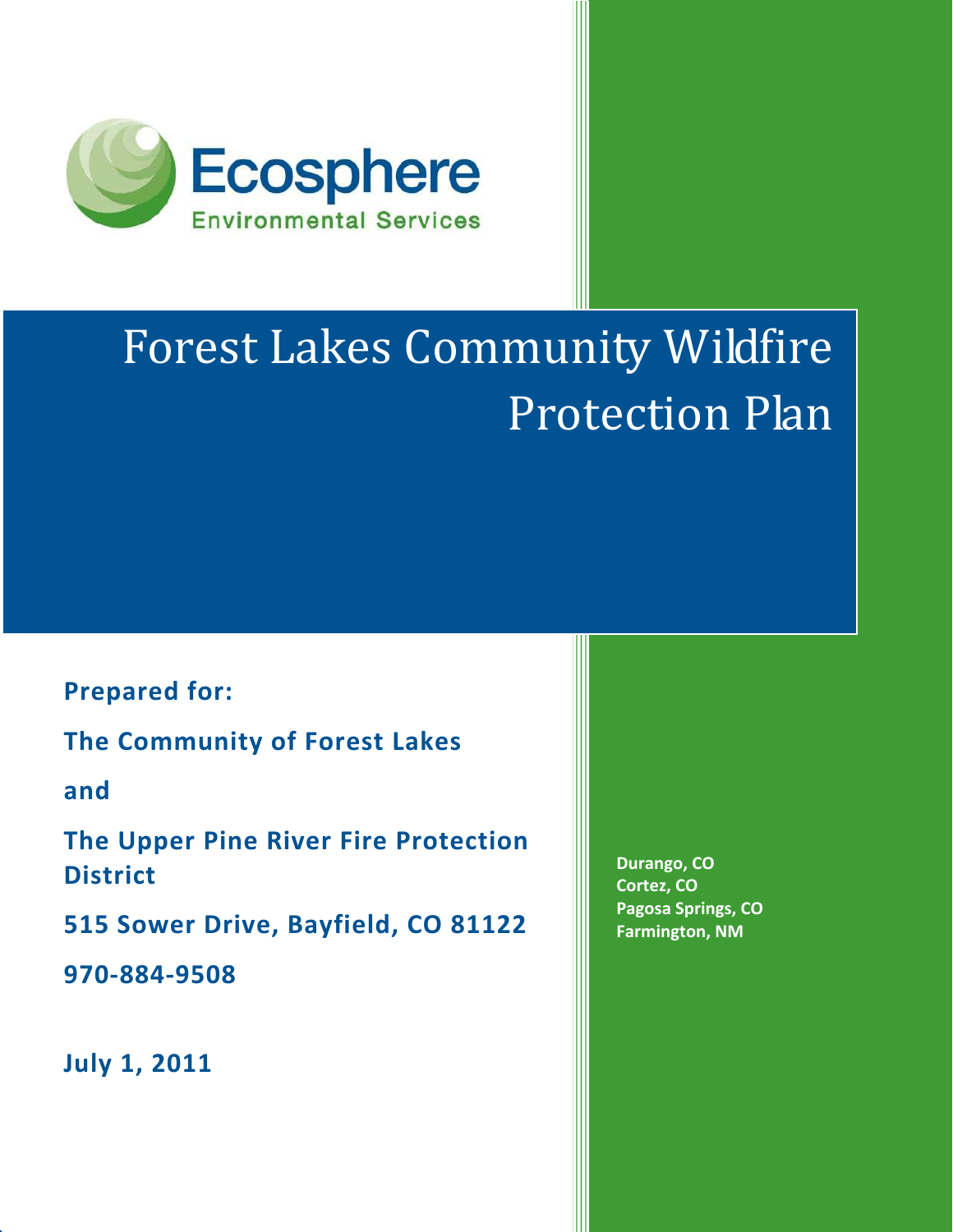



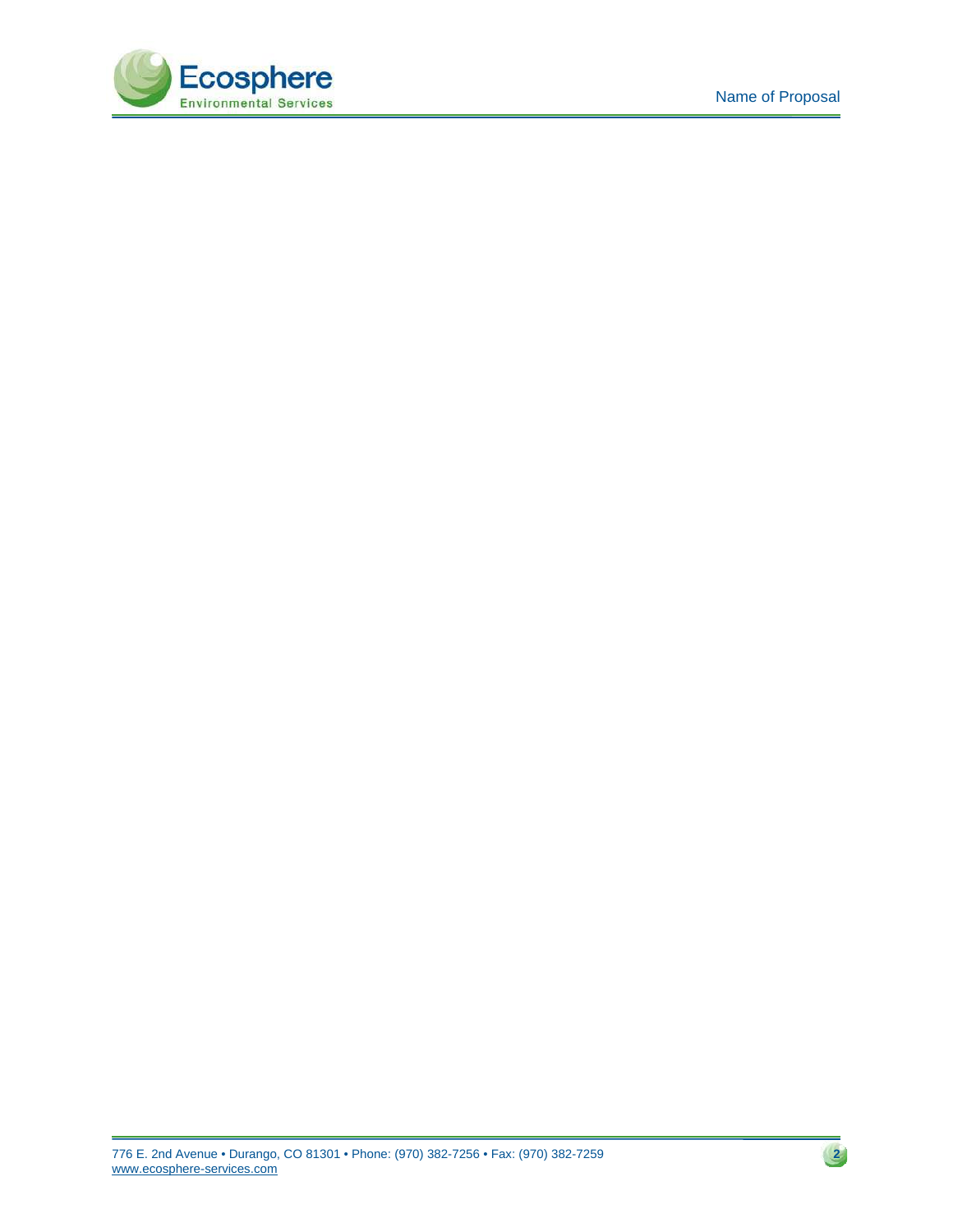

# **TABLE OF CONTENTS**

| 3.3 USFS and BLM Land and Resource Management Plan/Fire Management Plan 13    |  |
|-------------------------------------------------------------------------------|--|
|                                                                               |  |
|                                                                               |  |
|                                                                               |  |
|                                                                               |  |
|                                                                               |  |
|                                                                               |  |
|                                                                               |  |
|                                                                               |  |
|                                                                               |  |
|                                                                               |  |
|                                                                               |  |
|                                                                               |  |
|                                                                               |  |
|                                                                               |  |
|                                                                               |  |
| 5.2.2 Increased Responsibility and Funding for Forest Lakes Metro District 28 |  |
| 5.2.3 Long-term Wildfire Risk Reduction Planning with WUI Partners  31        |  |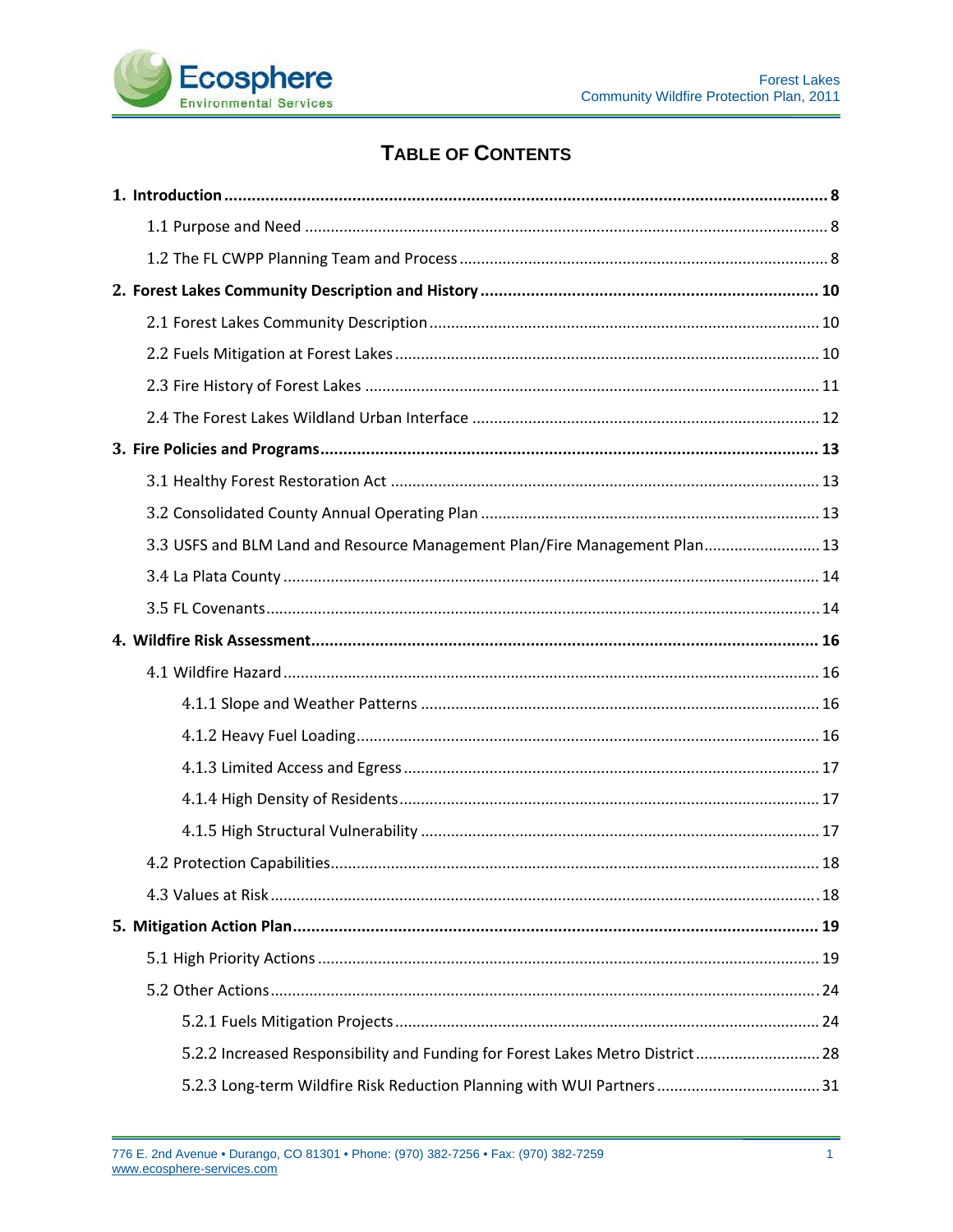

## **LIST OF TABLES**

|--|--|--|--|--|

#### **LIST OF PHOTOGRAPHS**

## **LIST OF MAPS**

Map 1‐ Location Map Map 2‐ WUI Map Map 3‐ Community Map Map 4‐ Evacuation Hazard Map Map 5‐ Ingress/Egress Options Map Map 6‐ Fuels Mitigation Map

## **APPENDICES**

Appendix A‐ FL CWPP Planning Team, Schedule and Meeting Minutes

Appendix B‐ Public Involvement Strategy

Appendix C‐ Public Handouts and Advertising Materials

Appendix D‐ Creating Wildfire Defensible Zones and Contractor List

Appendix E‐ FireWise Construction and Design Materials

Appendix F‐ Fire Behavior at Forest Lakes

Appendix G‐ Estimated Treatment Costs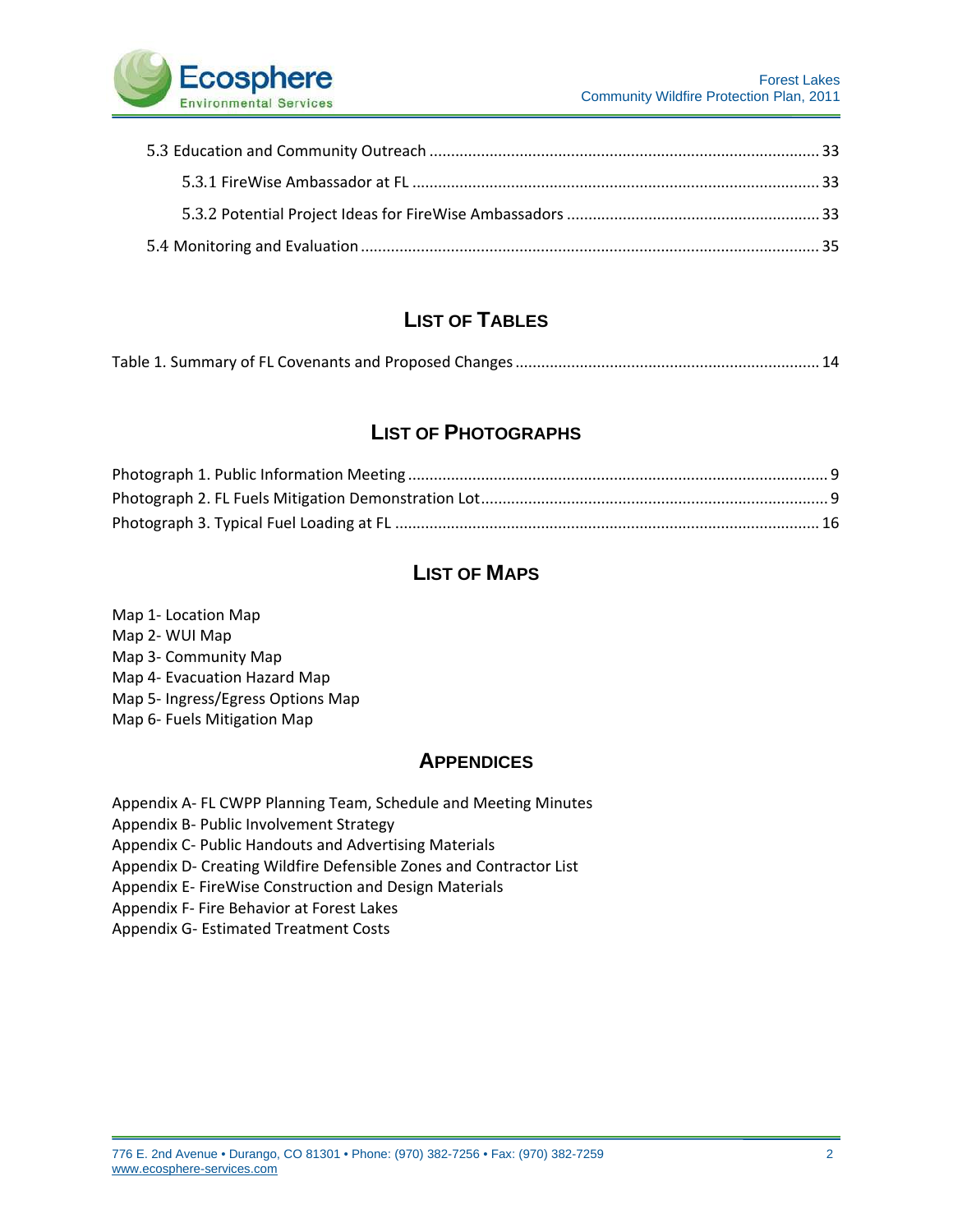

# **ACRONYM LIST**

| <b>BLM</b>     | <b>Bureau of Land Management</b>                |
|----------------|-------------------------------------------------|
| <b>CSFS</b>    | Colorado State Forest Service                   |
| <b>CWPP</b>    | <b>Community Wildfire Protection Plan</b>       |
| Ecosphere      | <b>Ecosphere Environmental Services</b>         |
| FL             | <b>Forest Lakes</b>                             |
| <b>FL CWPP</b> | Forest Lakes Community Wildfire Protection Plan |
| <b>FLMD</b>    | Forest Lakes Metro District                     |
| GIS            | Geographic Information System                   |
| <b>OEM</b>     | La Plata County Office of Emergency Management  |
| FL POA         | <b>Forest Lakes Property Owners Association</b> |
| <b>SJPL</b>    | San Juan Public Lands                           |
| Upper Pine     | Upper Pine River Fire District                  |
| <b>USFS</b>    | United State Forest Service                     |
| WUI            | Wildland Urban Interface                        |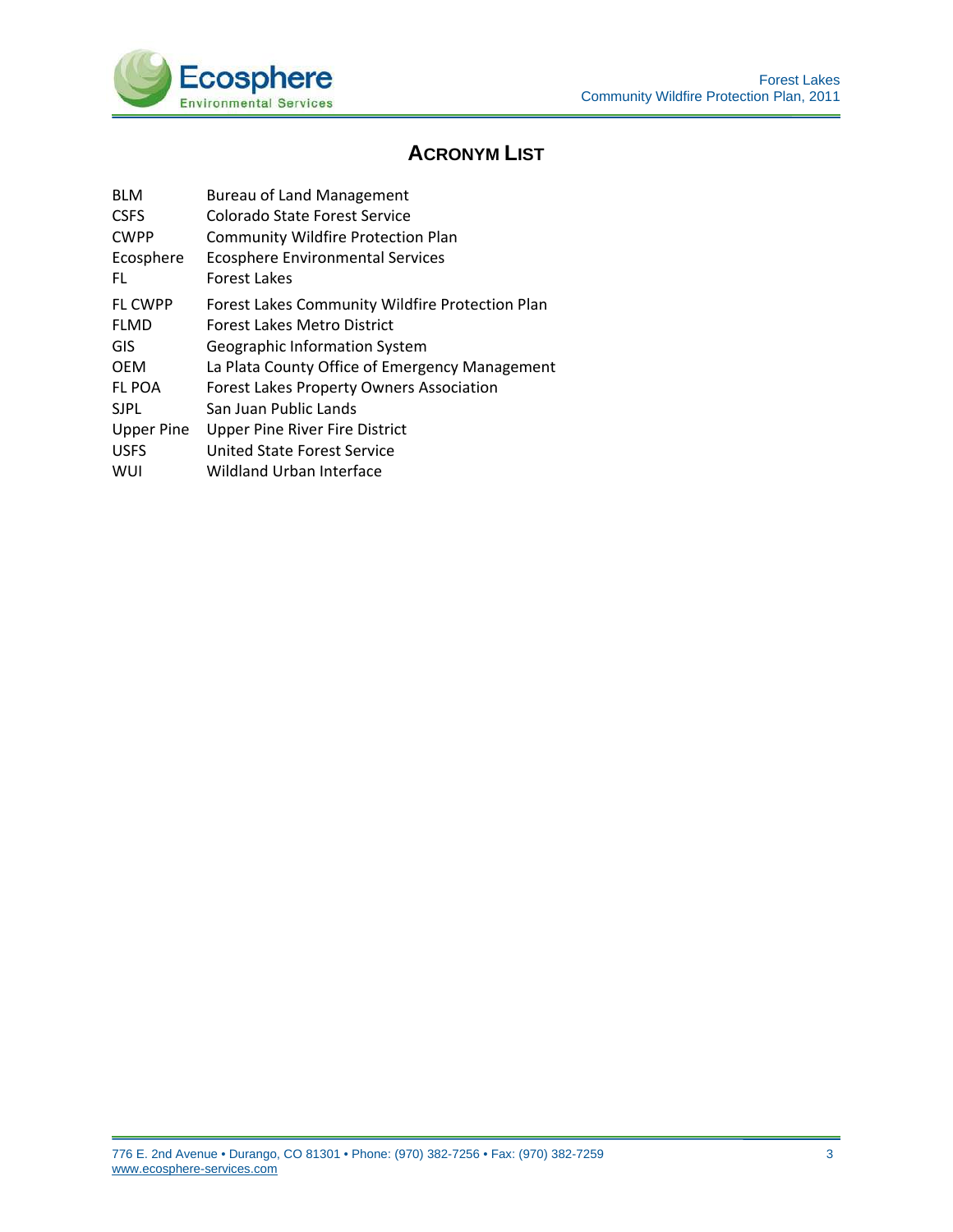

#### **GLOSSARY**

- **Catastrophic Wildfire:** An out of control fire that exceeds suppression efforts, which is extremely harmful, bringing physical and financial ruin to FL.
- **Crown Fire:** A forest fire that spreads from treetop to treetop. Crown fires are very high intensity fires, kill trees, and are very difficult to suppress.
- **Defensible space**: Defensible space is an area around a structure where fuels and vegetation are cleared or reduced to slow the spread of wildfire towards the structure.
- **FireWise:** FireWise is an organization which seeks to keep homes, properties and lives from being damaged by wildfire. It does so through neighborhood‐based, citizen‐driven approaches including overseeing a Neighborhood Ambassador program, completing public education projects, encouraging and facilitating homeowners to undertake mitigation, and changing the public will so as to improve community safety. http://www.southwestcoloradofires.org/FireWise/default.htm
- **Fuel Mitigation:** Removing selected trees, shrubs, and other fuels to reduce fire danger. Used interchangeably in the FL CWPP with thinning.
- **Fuel:** Any living or dead material that will burn. Fuels include vegetation, wood, and structures.
- **Ground Fire:** A forest fire that stays on the ground (as opposed to a crown fire). Ground fires are low intensity, usually do not kill ponderosa pine trees, and are relatively easy to suppress.
- **Shaded Fuel break:** A wide strip of land on which the native vegetation has been reduced, that acts as a buffer to fire spread so that fires burning into them can be more readily controlled. Shaded fuel breaks look like open, somewhat manicured parks with widely spaced trees.

**Suppression:** Firefighters putting out a fire.

- **Thinning:** Removing selected trees and shrubs in an area to reduce fire danger. Thinning leaves behind some trees and shrubs, as opposed to clear cutting which removes all vegetation. Used interchangeably in the FL CWPP with fuels mitigation.
- **Treating a parcel:** In the context of this FL CWPP, treating a lot means conducting fuels mitigation work or thinning on a particular land parcel
- **Wildland‐Urban Interface**: The geographical meeting point of two diverse systems ‐wildland and structures. In the WUI, structures and vegetation are sufficiently close so that a wildland fire could spread to structures or a structure fire could ignite vegetation.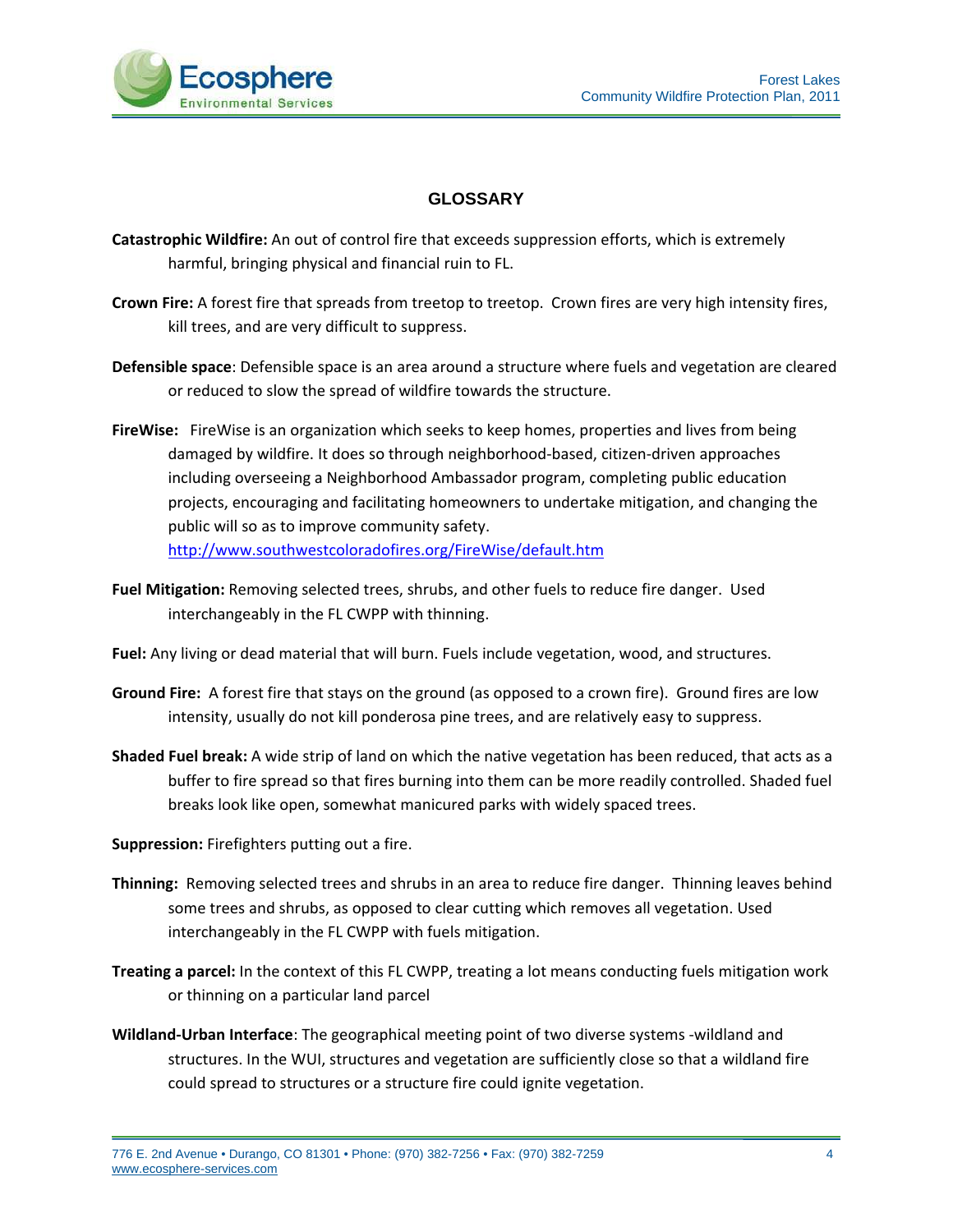## **Forest Lakes CWPP Approval**

The Durango District of the Colorado State Forest Service has reviewed this Community Wildfire Protection Plan for Forest Lakes and approves its content and certifies that it meets or exceeds Colorado State Forest Service Community Wildfire Protection Plan standards.

Kent Grant, District Forester **Branch Access 1999** Date **Date** 

The following entities have received a copy of the Community Wildfire Protection Plan for Forest Lakes and agree with and support its content and recommendations.

Rich Graber, Fire Chief, Upper Pine River Fire Protection District Date

Butch Knowlton, Director of Office of Emergency Management, La Plata County Date

Ronnie E. Foster, Vice President, Forest Lakes Metro District Board of Directors Date

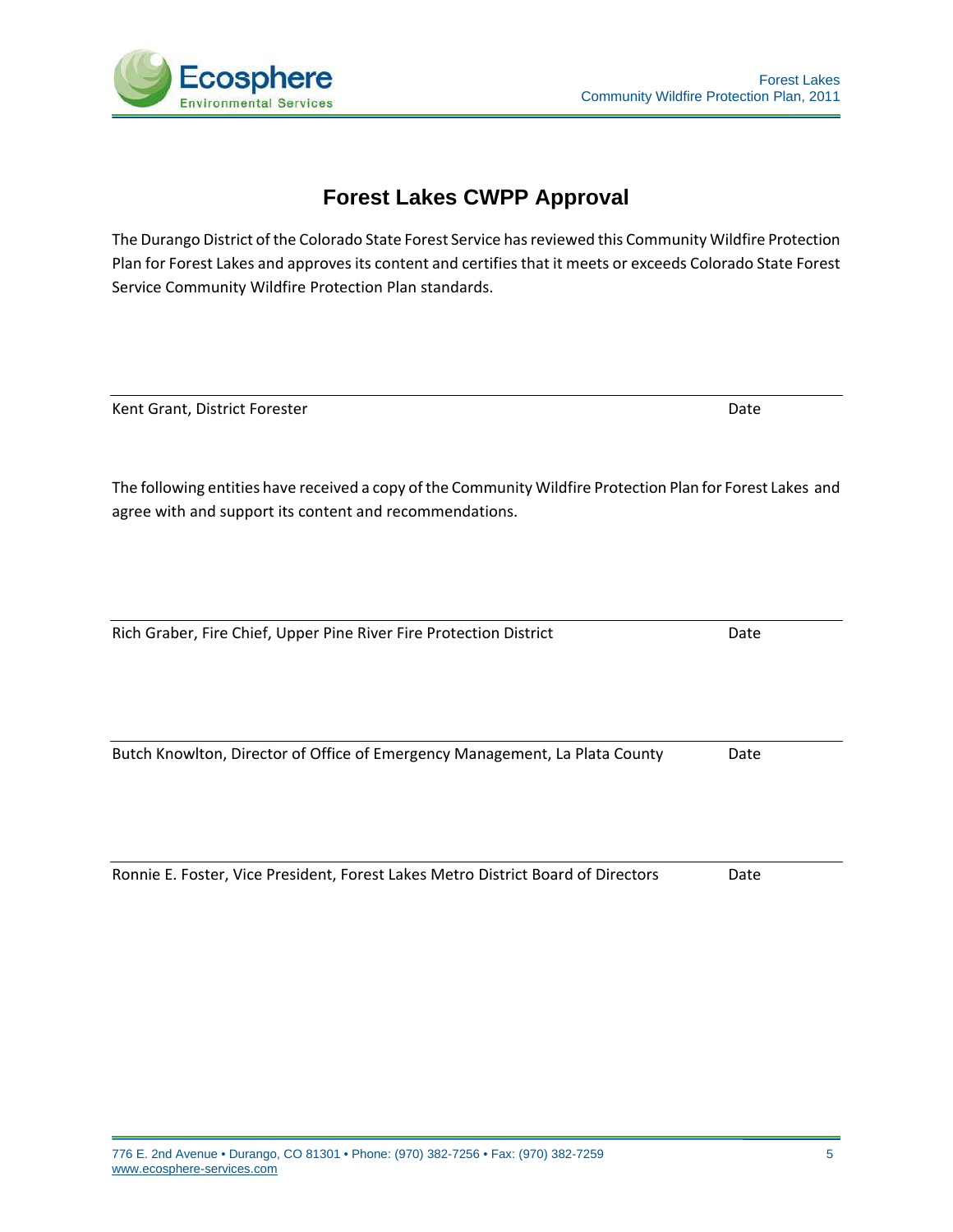

## **FOREST LAKES CWPP SUMMARY**

Forest Lakes is the largest subdivision in southwestern Colorado. This community is located in La Plata County, Colorado and covers 1,865 acres with 1,600 parcels and 764 structures. The subdivision has about 1,800 residents. Forest Lakes (FL) subdivision is surrounded by government and private forested parcels.

FL has been identified by both the La Plata County Community Wildfire Protection Plan (CWPP) and the Wildfire Preparedness Initiative as a high-level risk for wildfire. Some of the factors that create this high risk include:

- FL is located on a steep southern facing hillside
- The vegetation is a dense, overgrown ponderosa pine and Gambel oak forest
- Lightning strikes are common in the area
- Many of the homes in FL have wood exteriors and wood shake shingle roofs
- There are many roads in the subdivision, but only single ingress/egress.

If an uncontrollable crown fire started in FL on a typical windy, hot, summer day, it could spread across the entire subdivision in less than two hours—endangering human life and property. Recognizing this risk, the Upper Pine Fire River Protection District secured grant funds to create a Community Wildfire Protection Plan (CWPP) for FL.

This FL CWPP is a collaborative planning effort, involving:

- FL residents
- FL Metro District (FLMD)
- Upper Pine River Fire Protection District (Upper Pine)
- La Plata County Office of Emergency Management (OEM) and Geographic Information Systems (GIS) Department
- The FireWise Council of Southwest Colorado (FireWise)
- Colorado State Forest Service (CSFS)
- Ecosphere Environmental Services (Ecosphere)
- The U.S. Forest Service (USFS) and Bureau of Land Management (BLM)

Members from these organizations created the FL CWPP Planning Team, and met monthly from November to May of 2011 to create this FL CWPP. The purpose of the FL CWPP is to identify risk factors that contribute to wildfire danger and develop mitigation measures that make FL a safer place to live. This FL CWPP meets and exceeds all CSFS Minimum Standards for Developing a Community Wildfire Protection Plan, as revised November 13, 2009.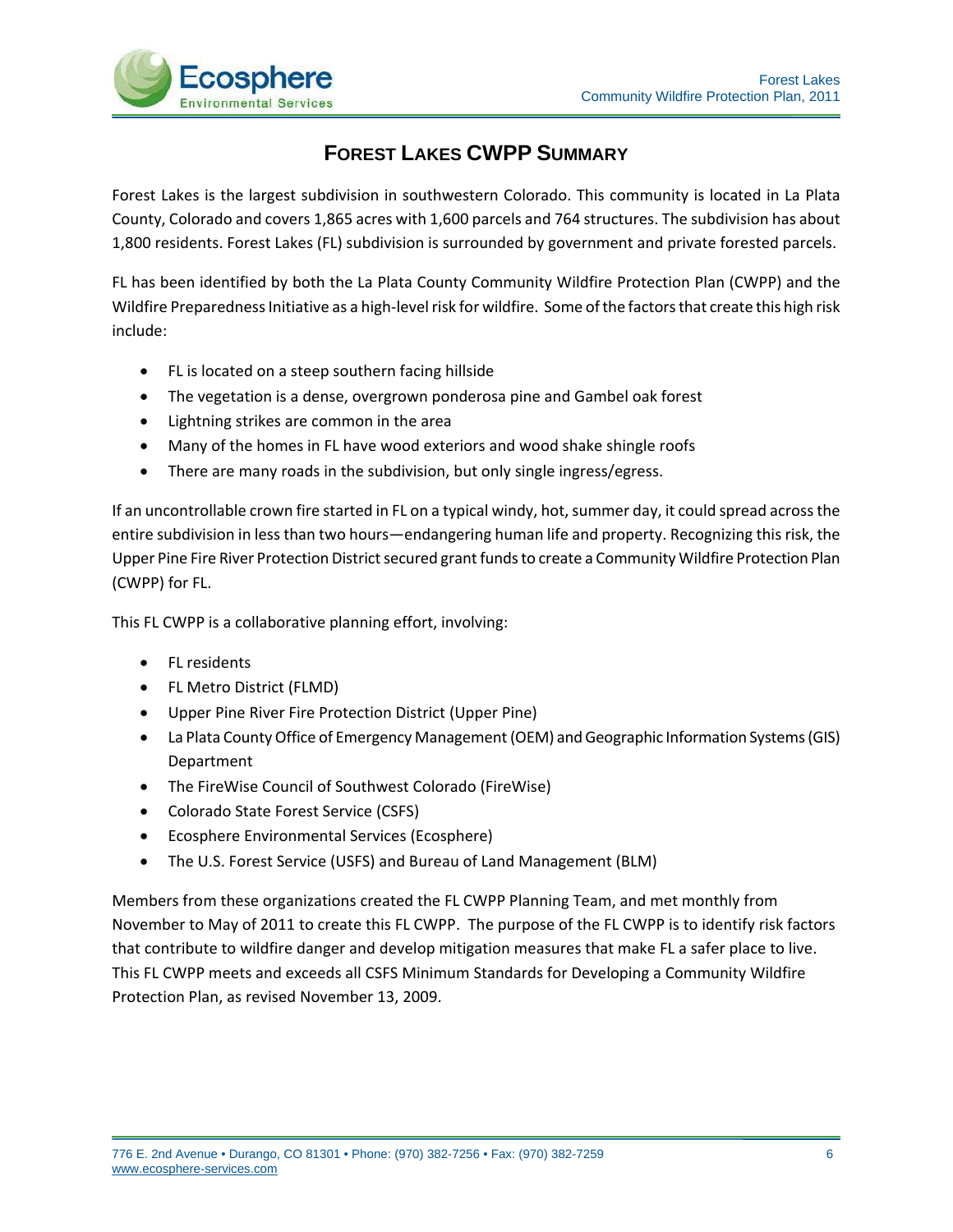

The FL CWPP Planning Team's highest priority is to protect the life and safety of FL residents and emergency responders. The highest priority projects include evacuation measures such as:

- 1.Reducing fuels at FL
- 2.Creating evacuation scenarios for FL residents by facilitating a planning meeting with La Plata County OEM, FLMD, and Upper Pine.
- 3. Identifying, securing, and developing additional ingress and egress options for FL (See Ingress/Egress Map).
- 4.Creating a Safe Zone around Lake Simpatico (See Fuels Mitigation Map).
- 5.Organizing and implementing an "Evacuation Route Fuels Mitigation Project" to selectively thin vegetation 100 feet from each side of all evacuation route roads (See Fuels Mitigation Map).

Other mitigation actions in this FL CWPP include targeted multi‐parcel fuels mitigation projects, increased fuel mitigation responsibility and funding for FLMD, long-term wildfire risk reduction planning with partners in the FL Wildland Urban Interface (WUI) area, and creating a fire adapted community of residents.

Implementation of this CWPP will depend on the residents of FL. Upper Pine will take the lead in organizing priority projects—pending available funding—and will need extensive volunteersupport from FL residents on education efforts, as well as continued collaboration with the CWPP Planning Team.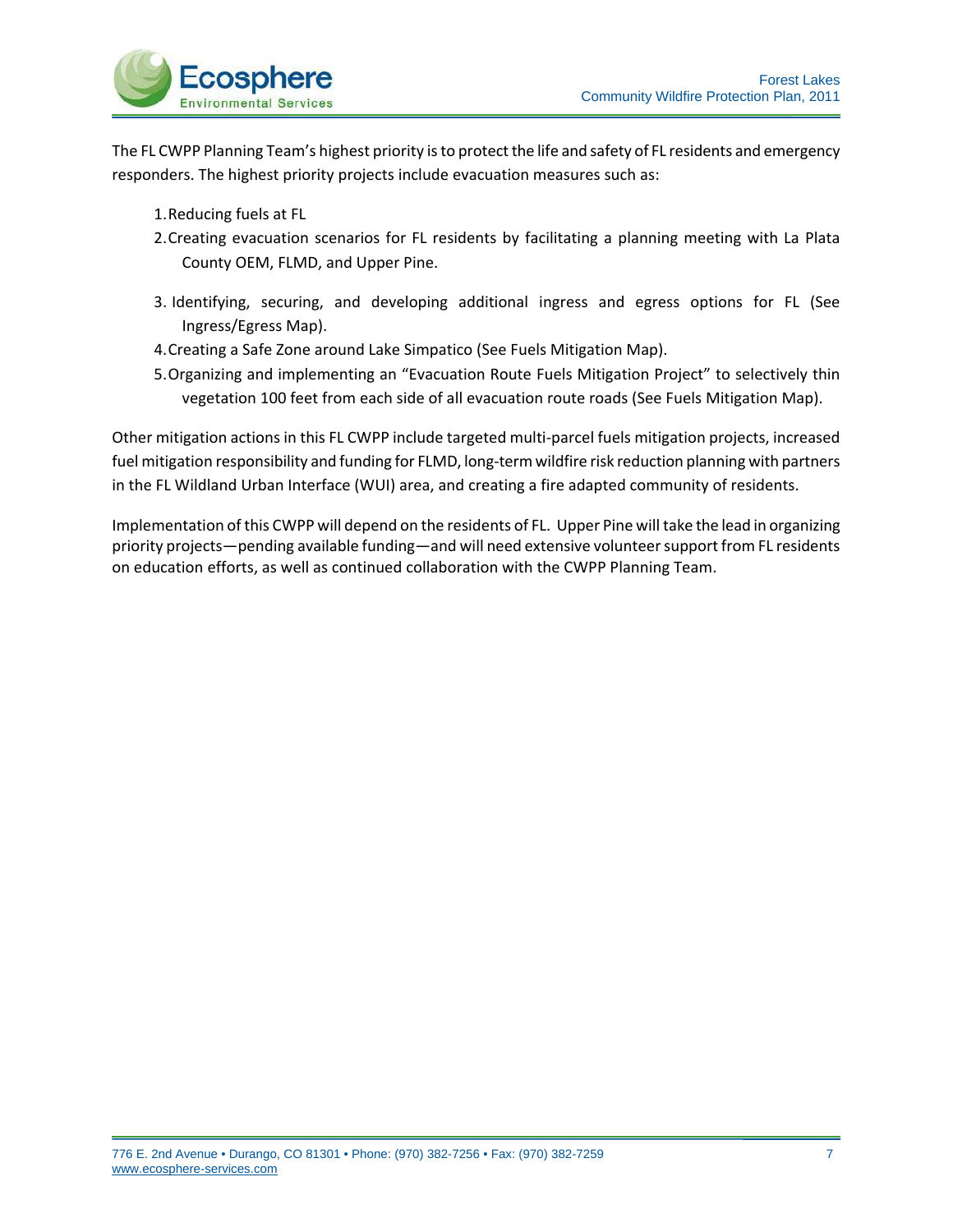

## **1. INTRODUCTION**

## **1.1 Purpose and Need**

Forest Lakes (FL) is the largest subdivision in southwestern Colorado. This community is located in La Plata County, Colorado and sits between the town of Bayfield and the San Juan Mountains, east of County Road 501 asshown on the Location Map. The subdivision encompasses approximately 1,865 acres, and consists of 1,600 parcels with 764 structures and 1,800 residents. FL has been identified by both the La Plata County Community Wildfire Protection Plan (LPC CWPP) and the Wildfire Preparedness Initiative as a high-level risk for wildfire (available at: http://www.csfs.colostate.edu/pages/documents/LaPlataCounty\_CWPP.pdf).

In 2010, Upper Pine River Fire Protection District (Upper Pine) was awarded grant funding to create a CWPP for FL—due to concerns over loss of life and property. Upper Pine hired Ecosphere Environmental Services (Ecosphere) to coordinate the FL CWPP Planning Team, engage the community of FL, and write the FL CWPP. Members of the FL CWPP Planning Team include representatives from the community of Forest Lakes, FLMD, Upper Pine, La Plata County OEM and GIS Department, FL P property owners, FireWise, CSFS, and USFS and BLM, which are managed collectively and referred to as San Juan Public Lands (SJPL).

The development of the FL CWPP is a necessary step in creating a safer environment for the community, and in defining and prioritizing specific fire mitigation and fuels reduction projects for implementation. It is meant to be a living document, and a plan for making FL a safer place to live.

## **1.2 The FL CWPP Planning Team and Process**

In November of 2010, the FL CWPP Planning Team was formed. The FL CWPP Planning team met monthly from November 2010 to May 2011, to formulate the main ideas in the FL CWPP. The list of Planning Team members, the Planning Team schedule, and meeting minutes are in Appendix A.

The FL CWPP Planning Team created a strategy to involve the community of FL (Appendix B). This strategy involved a series of outreach efforts such as six small group focus meetings hosted by residents, two community-wide meetings on the draft FL CWPP, and one final public meeting on the FL CWPP. The meetings were advertised through posters, vinyl banners, the FLMD newsletter and monthly billings, FL CWPP handouts, personal invitations, public service announcements, and the local newspapers These materials are included in Appendix C. In the spring of 2011, Upper Pine created "WUI checkpoints" and stopped residents as they entered the subdivision to invite them to a meeting and provide them with a handout describing the FL CWPP planning process.

The Planning Team also created a project website (https://sites.google.com/site/flcwpp/) that had information on how residents could get involved in the FL CWPP, included maps and drafts of the plan, and provided fuels mitigation information for landowners. A sample is included in Appendix C. Ecosphere maintained an email list of all the residents that expressed interest in the plan, and used the list to advertise meetings and provide status reports. Upper Pine maintained a list of cell phone numbers to provide people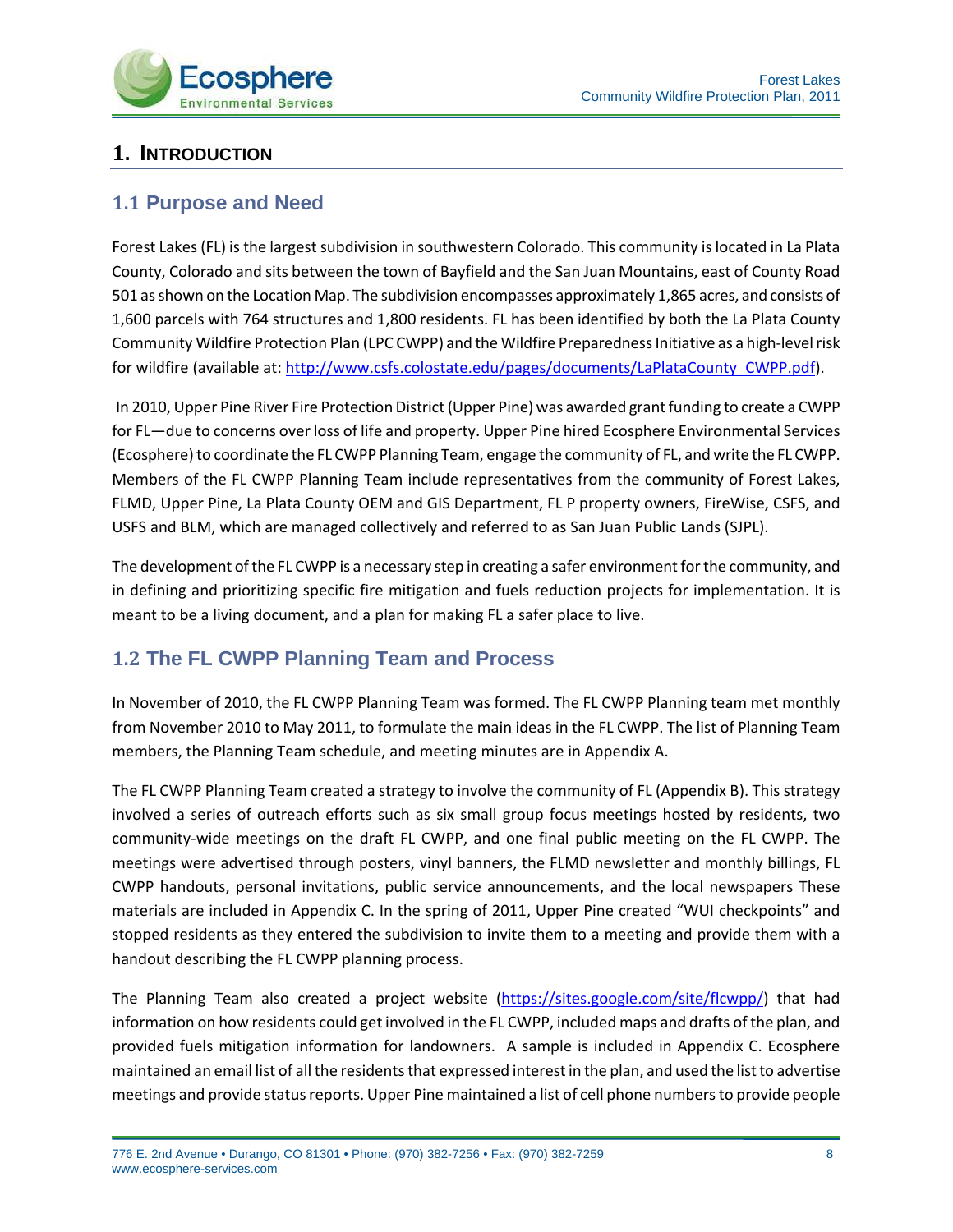

with text reminders and project updates, and included FL CWPP-related material on their Facebook, Twitter, and YouTube social media outlets.



**Photograph 1. Public Information Meeting about the FL CWPP**



**Photograph 2. Upper Pine burning piles of cleared brush from the FL Fuels Mitigation Demonstration Lot**

In an effort to demonstrate to residents what a well mitigated property should look like, Upper Pine staff created a "Fuels Mitigation Demonstration Lot" on the southwest corner of East FL Drive and Pine Tree Drive (Lot 267, Unit 2), where they thinned trees, burned slash piles, and are planning a prescribed burn to reduce fuels on the forest floor . The Community Map shows these locations. The FL CWPP Planning Team posted large signs on the demonstration lot—explaining the project to the community and providing handouts on the demo lot process and the FL CWPP project. Appendix C includes copies of these materials.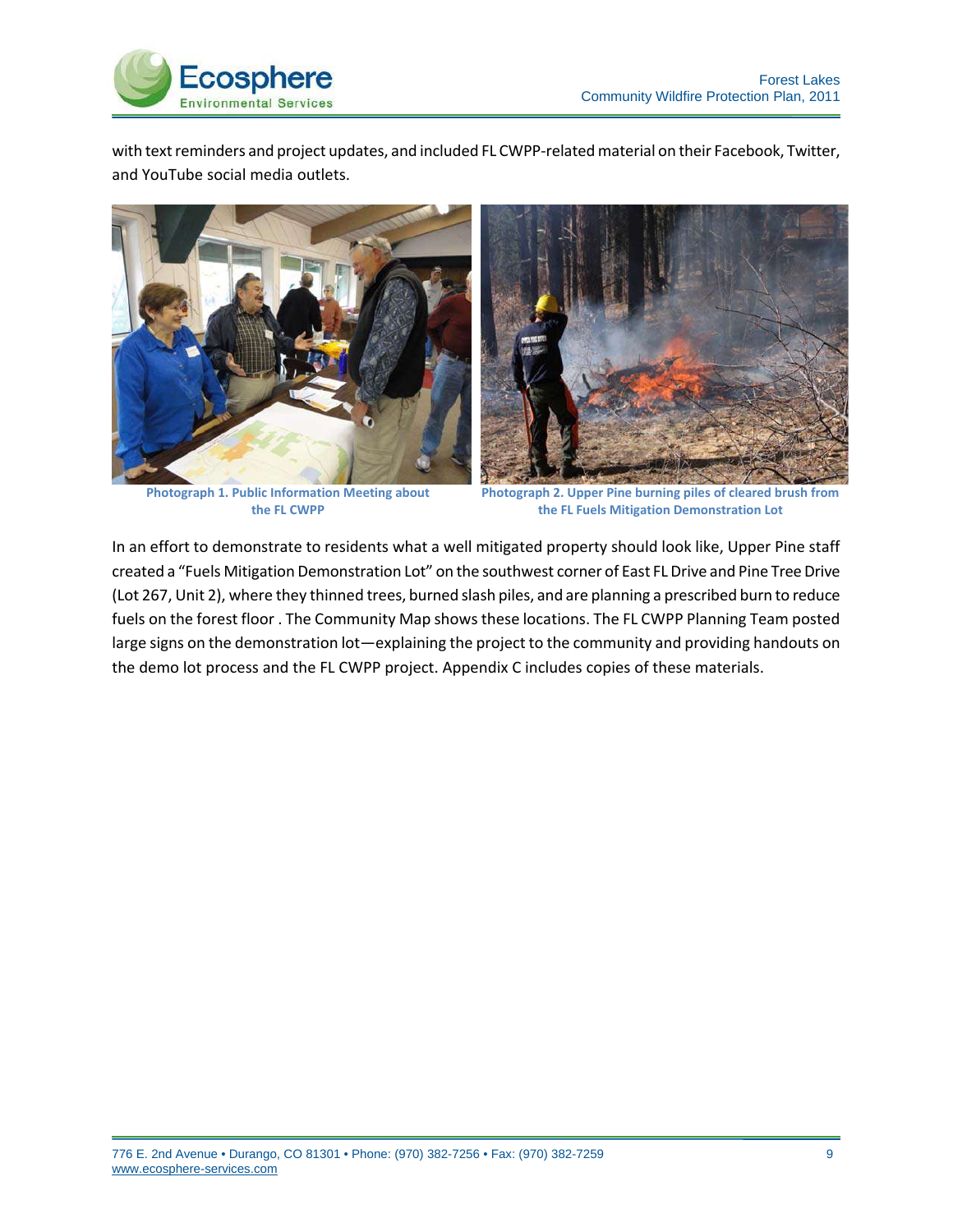

## **2. FOREST LAKES COMMUNITY DESCRIPTION AND HISTORY**

## **2.1 Forest Lakes Community Description**

FL is a remote rural community nestled in the mountains of La Plata County, north of Bayfield, Colorado as shown on the Location Map. The community borders BLM and state lands on the north, USFS lands to the east, and private lands to the south and west as shown on the WUI Map. FL is home to about 1,800 residents with 75 percent vear-round residents and the remainder residing in FL seasonally, primarily during the summer months. Many residents commute to Bayfield, Ignacio, and Durango for work, and many are retired. About half of the 1600 parcels have been built on,. The average parcel size is 1 acre with some lots as small as 1/4 acre as shown on the Community Map.

FL was built in a dense ponderosa pine forest, with a Gambel oak understory. The majority of the subdivision starts at an elevation of 7,400 feet and rises on a steady, south‐facing slope up to 8,900 feet at the top of the subdivision. The main arterial road is a loop comprised of various road names that were additionally designated "Loop Road" to facilitate travel, with side roads branching off the Loop Road. All the roads funnel into one main entry and exit point onto CR 501as shown on the Community Map. None of the roads in FL are paved. They are graveled, all weather roads maintained by the FLMD.

When FL wasfirst developed in the late 1960's, wildfire risk was not a broad social concern. The FLMD was formed in 1975 to provide services to the new community. FLMD is a limited service Colorado Special District Governmental Entity, and provides water, sanitation, street, and park and recreational facilities for the residents of FL. Representatives from the FLMD were integral in the FL CWPP Planning Team. Currently, FL does not have an active Property Owners Association (FLPOA).

## **2.2 Fuels Mitigation at Forest Lakes**

Fuels mitigation is not required by the FL Covenants, or by La Plata County.

Fuels mitigation, or "treating lots" involves selectively removing trees and shrubs to reduce the intensity (flame length and rate of spread) of a wildland fire. There are many education resources on the internet, to help property owners know what fuels to remove. CSFS provides guidelines for reducing excess fuel, creating defensible space around structures, and other "FireWise" practices at http://csfs.colostate.edu/pages/wf-protection.html . The CSFS publication, "Creating Wildfire Defensible Zones," is currently the most used reference document to create thinning standards in Colorado and is included as Appendix D. There are several contractors in the area, which are available to help property owners conduct fuels mitigation. These contractors are listed in Appendix D.

At Forest Lakes, there is a mix of treated and untreated lots. Many property owners have done fuels mitigation work themselves, with a chainsaw and a truck. They can dispose of the resulting slash (woody debris) at the FL brush pile, and use the larger diameter wood as firewood. Others hired fuels mitigation contractors to complete the work.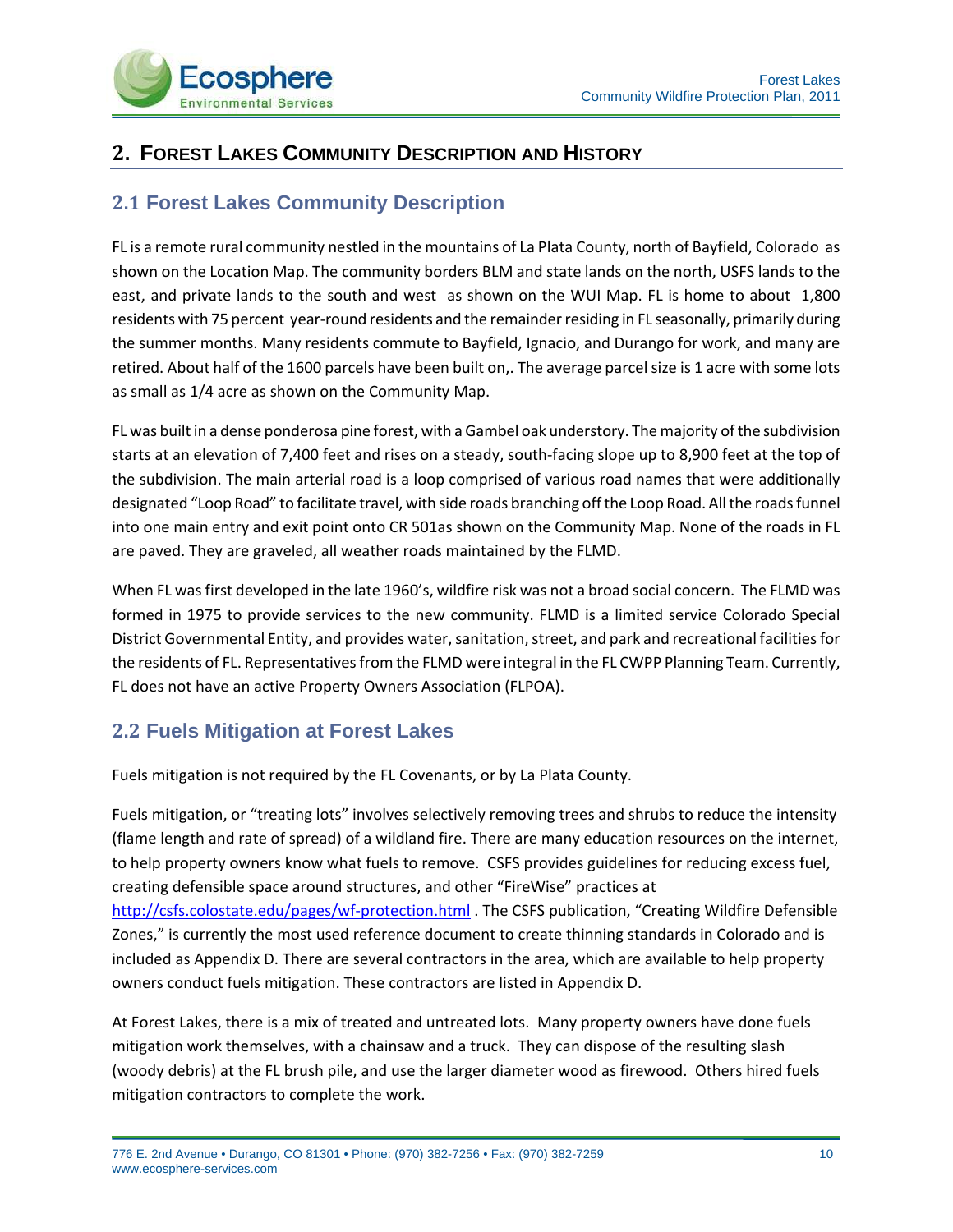

There is no exact count of the number of property owners at FL that have completed fuels mitigation on their property. Some owners have conducted very limited mitigation, or are lacking on maintaining past mitigation. Approximately 20percent of the lots at Forest Lakes have been mitigated to CSFS standards, or are located in the meadow at the base of the neighborhood (FL CWPP Planning Team estimate). The other 80percent remain heavily wooded, and pose a threat to the treated lots and the entire neighborhood. Many residents at Forest Lakes are resistant to conducting fuel mitigation on their property. Some of the reasons that residents give for avoiding fuels mitigation activities include:

- They think the vegetation is "natural" and do not want to remove it
- They do not believe they are in danger of wildfire
- They cannot afford the expense
- They do not want to lose the visual screening from their neighbors and the roads

## **2.3 Fire History of Forest Lakes**

In the late 1800's, Euro‐Americanssettled into southwestern Colorado and logged the ponderosa pine forest for its valuable timber to build railroads and new communities. They then grazed their livestock, which affected the grass and forb (a herbaceous flowering plant other than a grass) community and may have removed significant amounts of nutrient rich topsoil. Perhaps most importantly, they started extinguishing all wildfires, and removed fuels through logging and grazing. The current condition of the forest at FL reflects this land use history. FL sits on a south‐facing slope in a ponderosa pine forest. This forest type typically experiences lightning strikes with low intensity surface fires every 5 to 20 years. These fires created a relatively open, park‐like forest structure. Grasses, shrubs, and forbs grew in the interspaces between clumps of trees. One hundred years ago, the average ponderosa pine tree was bigger (larger diameter at breast height or DBH), and taller than the trees found at FL today. Frequent surface fire reduced the abundance of Gambel oak and juniper, because of their low growing branches.

This land use history created the overgrown, even-aged forest we see today at FL. The majority of the trees are about 100-120 years old, small diameter, and are growing very close to each other. This leads to intense competition for light, growing space, and nutrients, which creates a forest that is vulnerable to insect and disease outbreak. This dense forest also creates favorable conditions for a catastrophic, stand replacing crown fire. Thissort of high intensity crown fire is very difficult, if notimpossible forfirefightersto control in extremely dry and windy conditions.

There have been over 30 small fires documented by the SJPLC since 1980 in the public lands near FL, as shown on the WUI Map. The only major fire to threaten FL was the Missionary Ridge Fire in 2002. This fire was sparked during a severe drought, and burned over 73,000 acres. It destroyed 56 homes and is the second largest wildfire in Colorado history. The Missionary Ridge Fire crested overthe north ridge to FL, and could have burned the entire neighborhood if not for the excellent work of the firefighters and available water system at FL. Firefighters evacuated FL and stopped the fire on the northern boundary of the subdivision (WUI Map). Afterthe Missionary Ridge Fire, many residents completed fuels mitigation on their property.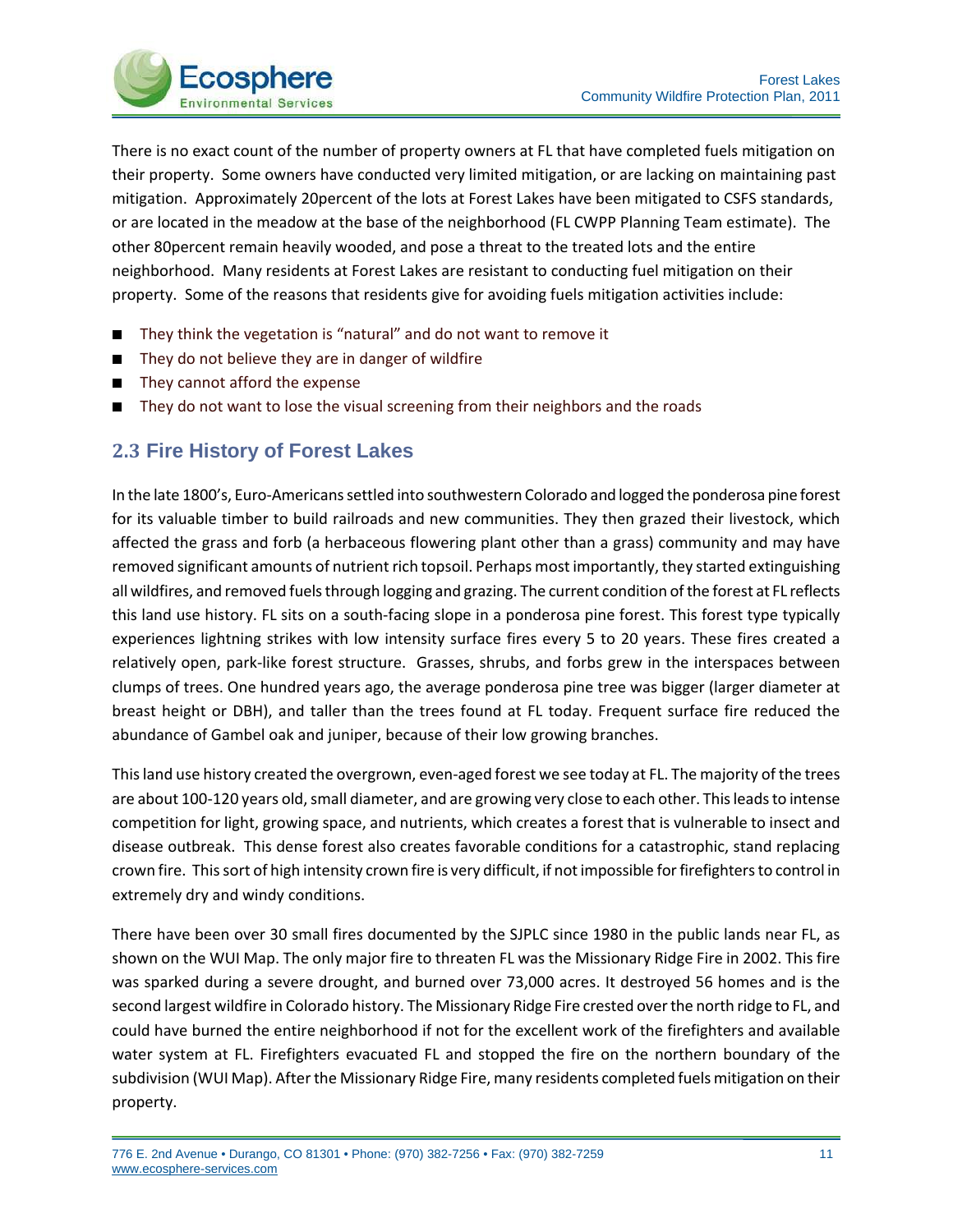

## **2.4 The Forest Lakes Wildland Urban Interface**

The WUI area, in the context of a CWPP, is the area within and adjacent to the community from which a significant wildfire within that area would likely pose an imminent threat to that community. The WUI for FL, was designated by the Planning Team who took into account many factors including vegetation type and continuity, topography, slope, aspect, and values at risk. Values at risk include public and firefighter safety, homes and structures, infrastructure such as power lines and communication sites. Vegetation factors include natural or manmade fire breaks, irrigated pastures, major roadways and bare, rocky ground. The Planning Team also took into account other local fires—like the Missionary Ridge Fire—that traveled eight miles in one day.

Given these considerations, the WUI around FL is relatively large—16,853 acres for the 1,865‐acre community as shown on WUI Map. The FL WUI includes over 1,200 privately owned parcels, (not including FL parcels), and a combination of Colorado State Land Board, BLM, and USFS lands. The FL WUI northern boundary is the top of the ridge that the FL neighborhood sits on, the eastern boundary extends to the border of the Grassy Mountain Burn Area and FS Road 604, the southern boundary is the top of the ridge south of Bear Creek Road, and the western is just west of Los Pinos River.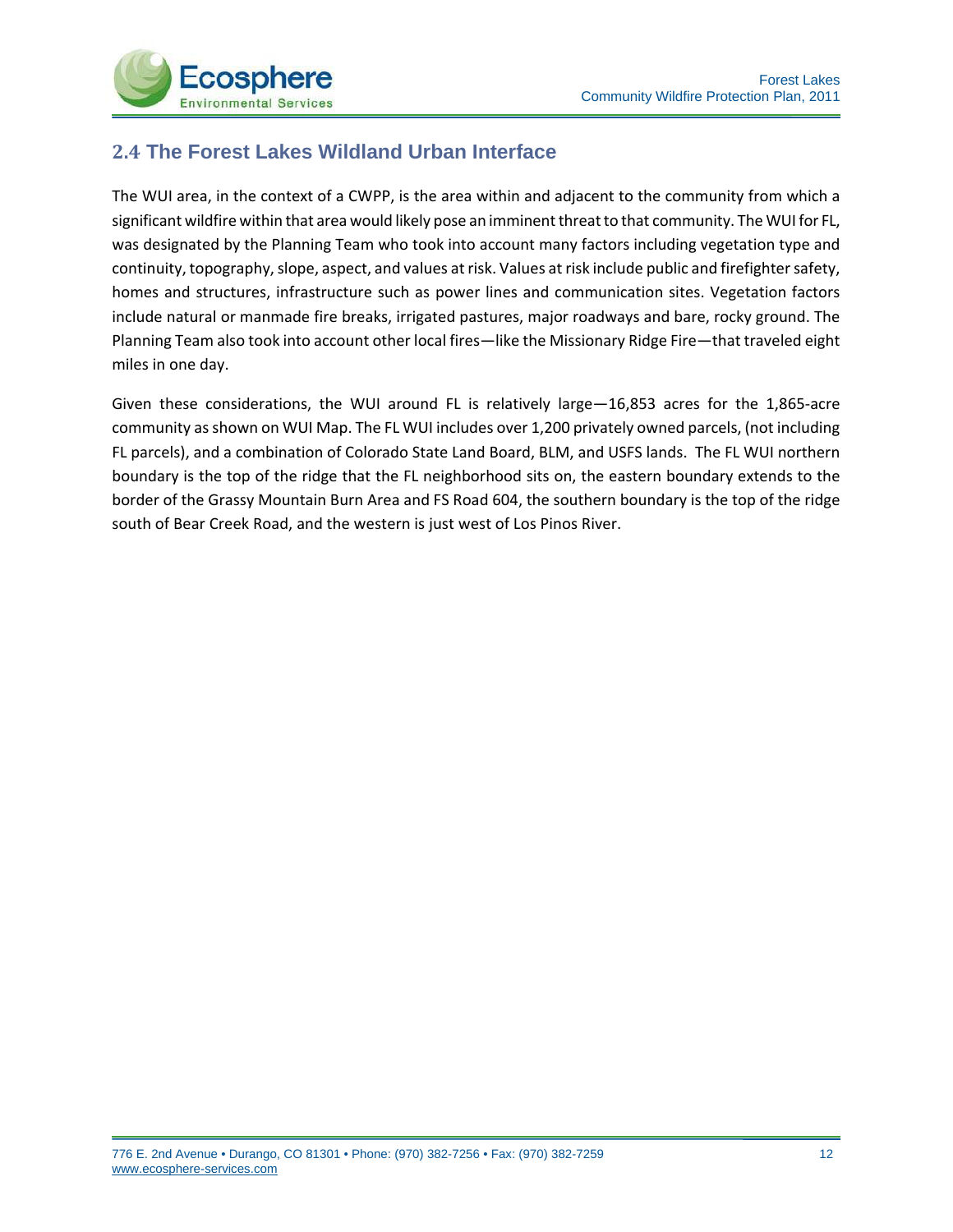

## **3. FIRE POLICIES AND PROGRAMS**

## **3.1 Healthy Forest Restoration Act**

The FL CWPP has been developed in response to the Healthy Forests Restoration Act of 2003 (HFRA). This legislation established incentives for communities to develop comprehensive wildfire protection plans through a collaborative process. Furthermore, this legislation directs the US Departments of Interior and Agriculture to address local community priorities in fuel reduction treatments on both federal and non‐ federal lands.

The HFRA emphasizes the need for federal agencies to collaborate with communities in developing hazardous fuel reduction projects with priority on treatment areas identified by communities through development of a Community Wildfire Protection Plan. Priority areas include the WUI, municipal watersheds, areas impacted by wind‐throw, insect, or disease epidemics, and critical wildlife habitat that would be negatively affected by a catastrophic wildfire. In compliance with Title 1 of the HFRA, the CWPP requires agreement among local governments, fire departments, and the state agency responsible for forest management (in Colorado it is the Colorado State Forest Service). The CWPP must also be developed in consultation with interested parties and the applicable federal agency managing the land surrounding the at‐risk communities.

## **3.2 Consolidated County Annual Operating Plan**

Counties, Federal Land Management Agencies, Colorado State Forest Service, and Fire Protection Districts in SW Colorado operate under a Consolidated County Annual Operating Plan for wildfire protection. This plan provides for mutual aid to assist with the management of wildfire incidents in SW Colorado. This plan for mutual aid provides significantly enhanced initial and extended attack capabilities through the rapid convening of fire protection resourcesfor managing a wildfire. The Consolidated County Annual Operating Plan outlines standard operating procedures and the level of participation and available resources of each party under the plan.

## **3.3 USFS and BLM Land and Resource Management Plan/Fire Management Plan**

The San Juan National Forest and Bureau of Land Management San Juan Resource Area, Land and Resource Management Plan and associated Fire Management Plan, describesthe role of fire in the native ecosystems in SW Colorado. These plans outline the strategies that the USFS and BLM will utilize to manage wildland fire and fuels on these federal landsin SW Colorado. The San Juan National Forest and San Juan Resource Area Fire Management Plan (2007) specifically describes objectives and strategies to manage fire and fuels on federal lands near communities within the WUI.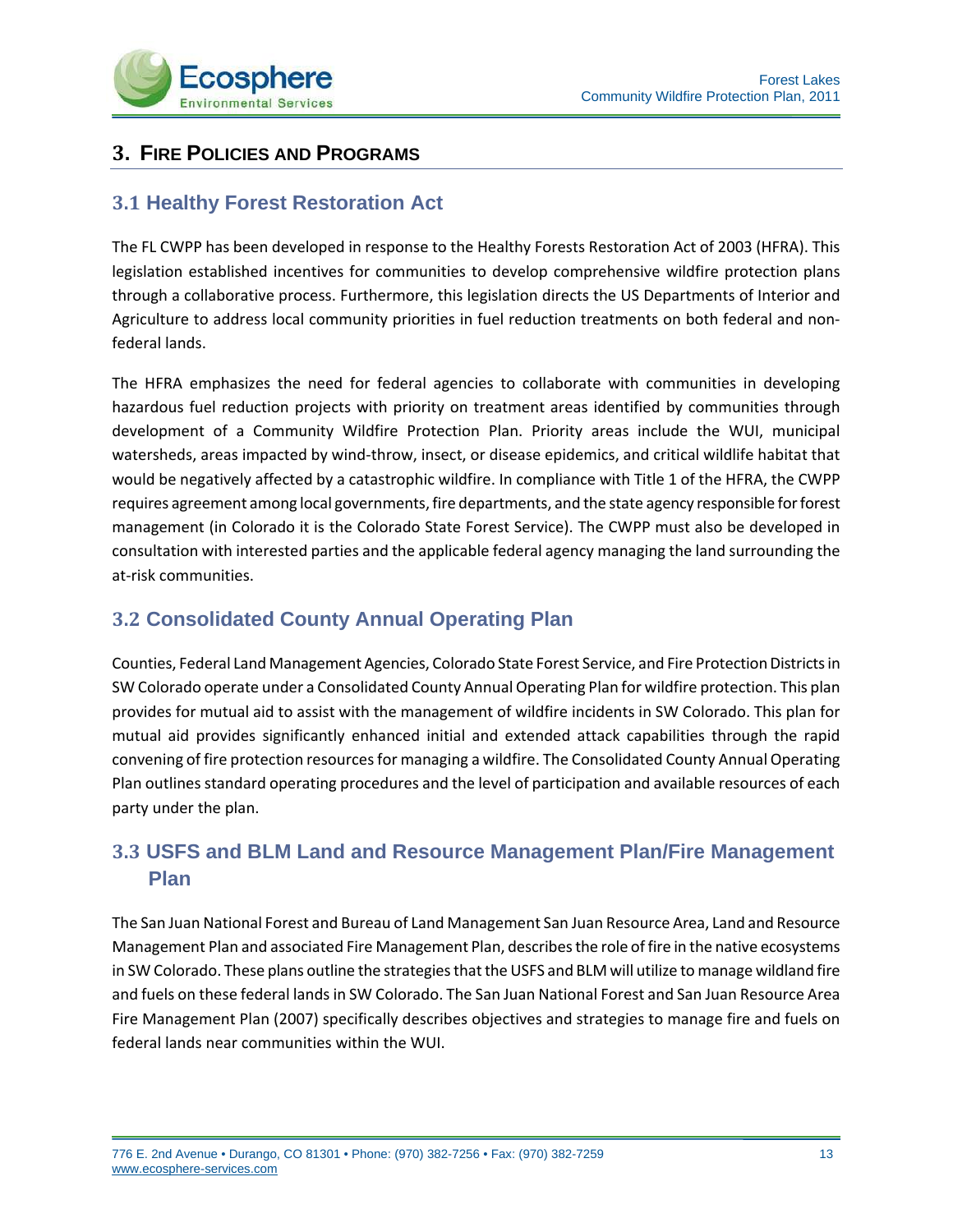

## **3.4 La Plata County**

This FL CWPP tiers to the La Plata County CWPP approved in 2006. This plan is consistent with the goals and strategies described within the La Plata County CWPP and provides further strategic and tactical direction specific to wildfire protection and mitigation for the FL community.

As of May 2011, La Plata County does not regulate or influence fuels mitigation on private property. The Land Use Code forthe county is currently being revised, andmay include regulations promoting wildfire risk reduction and improved emergency response in the future. However, those regulations will likely apply just to new developments or undeveloped properties. The County Tax Code does not promote fuels mitigation, or penalize the lack thereof. The La Plata County Sheriff is responsible for evacuation and public safety.

## **3.5 FL Covenants**

FL is divided into five management units. Each Unit has covenants which are available on the FLMD website at http://www.flmd.com/COVENANTS/COVENANTS.htm. The following excerpts from the management unit covenants affect fire risk factors at FL:

| Unit                       | <b>Revision</b><br><b>Date</b> | Section                                           | <b>Summary</b>                                                          | FL CWPP Planning Team<br><b>Recommended Changes</b>                                                                                                         |
|----------------------------|--------------------------------|---------------------------------------------------|-------------------------------------------------------------------------|-------------------------------------------------------------------------------------------------------------------------------------------------------------|
| Unit 1<br><b>Covenants</b> | 762817 -<br>FEB 23,<br>1999    | VI. 4. Building<br><b>Exterior and</b><br>Roofing | Exterior building materials must<br>be made of wood or wood<br>products | Encourage less flammable<br>building materials*<br>Prohibit the use of wood<br>roofing materials.<br>Encourage the use of<br>non-wood product<br>exteriors. |
|                            |                                | VI. 14. Fires and<br>Fireplaces                   | No outside fires are permitted in<br>FL.                                | Create an exception for<br>Upper Pine Fire to do<br>prescribed burning                                                                                      |
| Unit 2<br><b>Covenants</b> | 752440 -<br>AUG 28,<br>1998    | VI. 4 Building<br><b>Exterior and</b><br>Roofing  | Exterior building materials must<br>be made of wood or wood<br>products | Encourage less flammable<br>building materials*<br>Prohibit the use of wood<br>roofing materials.<br>Encourage the use of<br>non-wood product<br>exteriors. |
|                            |                                | VI. 14. Fires and<br>Fireplaces                   | No outside fires are permitted in<br>FL                                 | Create an exception for<br>Upper Pine Fire to do<br>prescribed burning                                                                                      |
| Unit 3                     | 444433 -                       | 9. Fires and                                      | Outside fires are discouraged,                                          | No outside fires are                                                                                                                                        |

#### **Table 1. Summary of FL Covenants and Proposed Changes**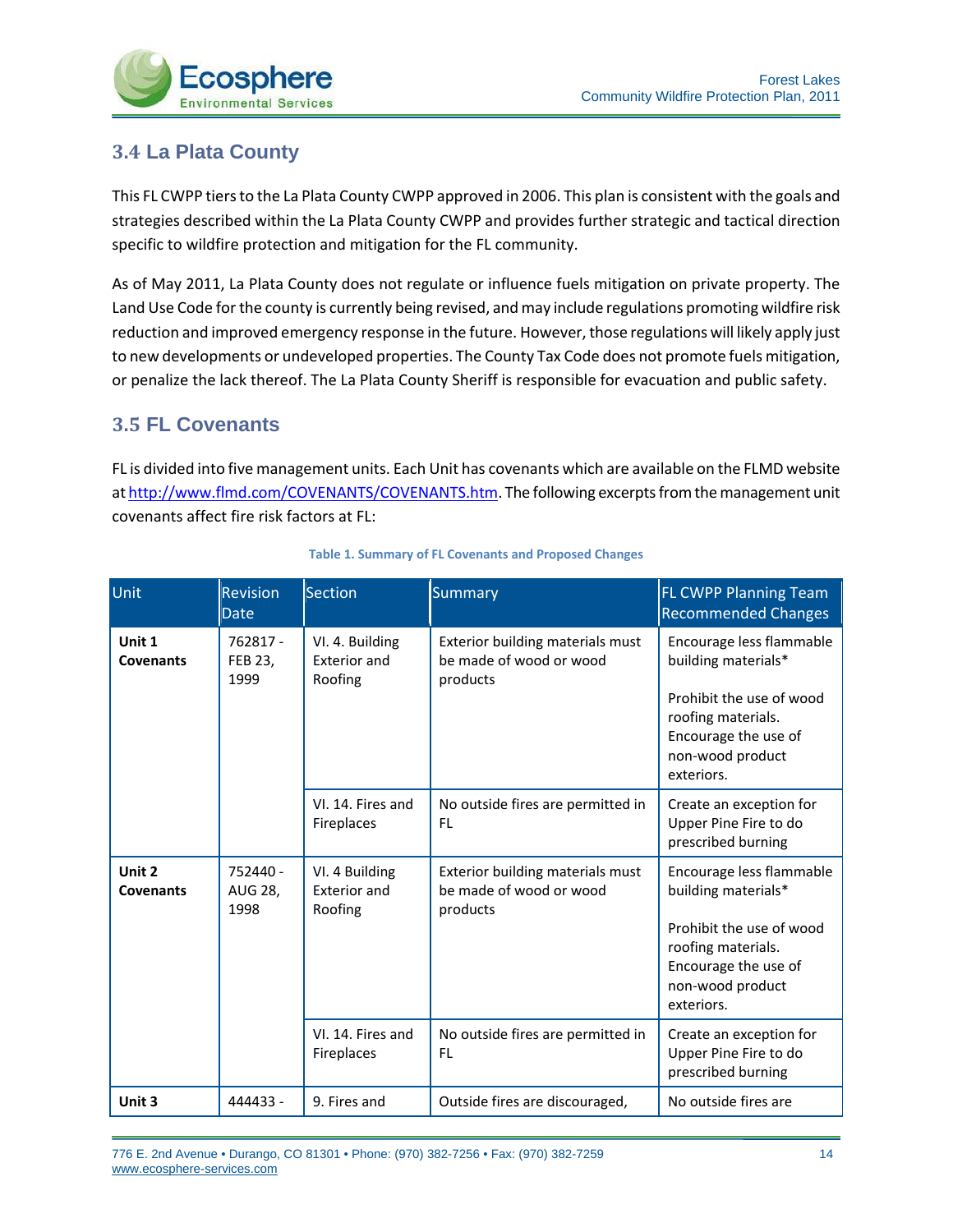

| Unit                       | <b>Revision</b>                    | <b>Section</b>                                    | <b>Summary</b>                                                                                                             | FL CWPP Planning Team                                                                                                                                       |
|----------------------------|------------------------------------|---------------------------------------------------|----------------------------------------------------------------------------------------------------------------------------|-------------------------------------------------------------------------------------------------------------------------------------------------------------|
|                            | <b>Date</b>                        |                                                   |                                                                                                                            | <b>Recommended Changes</b>                                                                                                                                  |
| <b>Covenants</b>           | <b>JUN 26,</b><br>1980             | Fireplaces                                        | must be contained and<br>monitored                                                                                         | permitted in FL<br>Create an exception for<br>Upper Pine Fire to do<br>prescribed burning                                                                   |
|                            |                                    | 17. Roof Colors<br>and<br>Construction            | Roofs must be constructed of<br>cedar shake shingles or asphalt<br>shingles                                                | Encourage less flammable<br>roofing materials*<br>Prohibit the use of wood<br>roofing materials.<br>Encourage the use of<br>non-wood product<br>exteriors.  |
|                            |                                    | 26. Tree<br>Removal                               | No tree in excess of 3 inches in<br>diameter may be removed<br>without written consent from<br>the Architectural Committee | Remove. Replace with<br>language encouraging<br>responsible fuels<br>mitigation.                                                                            |
|                            |                                    | 27. Tree and<br><b>Ground Cover</b>               | May not remove trees or shrubs<br>without written consent from<br>the Architectural Committee                              | Remove. Replace with<br>language encouraging<br>responsible fuels<br>mitigation.                                                                            |
| Unit 4<br>Covenants**      | 756009 -<br>OCT 29,<br>1998        | VI. 4. Building<br><b>Exterior and</b><br>Roofing | Exterior building materials must<br>be made of wood or wood<br>products                                                    | Encourage less flammable<br>building materials*<br>Prohibit the use of wood<br>roofing materials.<br>Encourage the use of<br>non-wood product<br>exteriors. |
|                            |                                    | VI. 14. Fires and<br>Fireplaces                   | No outside fires are permitted in<br>FL.                                                                                   | Create an exception for<br>Upper Pine Fire to do<br>prescribed burning                                                                                      |
| Unit 5<br><b>Covenants</b> | 456898 -<br><b>JUN 10,</b><br>1981 | None                                              | None                                                                                                                       | Due to the brevity of this<br>covenant, no<br>objectionable language<br>was found.                                                                          |

\*(Appendix E or see http://csfs.colostate.edu/pages/construction‐design‐materials.html) \*\*See Court Order regarding Unit 4 covenants at http://www.flmd.com/

Currently, there is no FL POA to enforce these covenants, yet they are tied to the land and are still legally binding. When the FL POA is active again, we recommend changing covenants to require fuels mitigation, construction with FireWise materials, and banning open fires (except conducted by the fire department).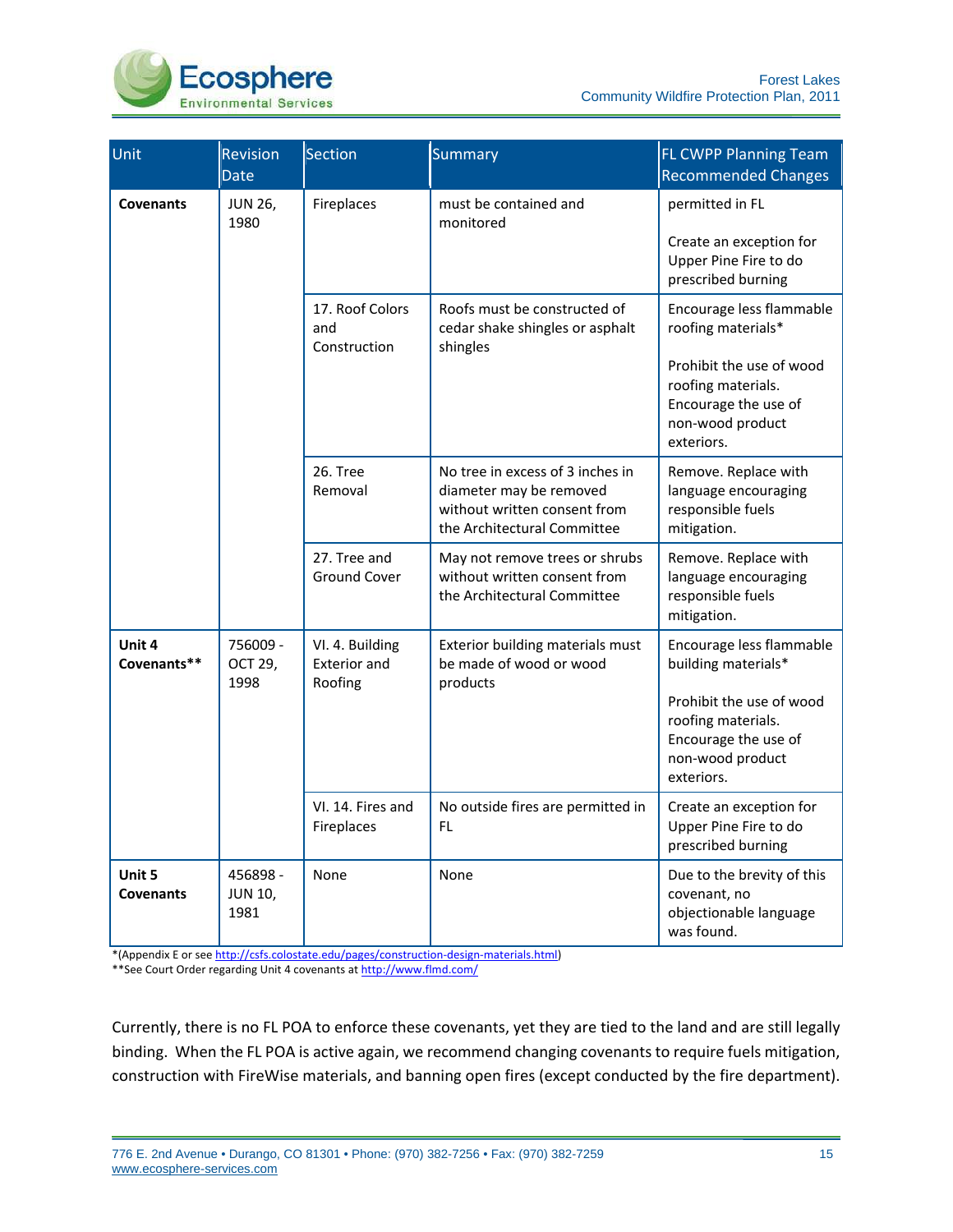

## **4. WILDFIRE RISK ASSESSMENT**

#### **4.1 Wildfire Hazard**

After reviewing fire hazard risk factors, the FL Planning Team concluded that the wildfire hazard at FL is extremely high, due to a combination of factors addressed in this section.

#### **4.1.1 Slope and Weather Patterns**

FL is located on a south‐facing slope with an average grade of 5‐15 percent. This slope climbs from an elevation of 7,400 feet to 8,900 feet at the top of the subdivision. Local winds and weather tends to move from the southwest to the northeast. Winds frequently blow from the base of the slope to the top. At FL, slope, aspect, and weather patterns align to increase wildfire hazard. The likelihood of lightning strikes is also high, given the slope elevation and position in the surrounding landscape.

#### **4.1.2 Heavy Fuel Loading**

In the firefighting world, anything that burnsis considered fuel. The amount and the continuity of vegetation and structural fuels at FL make it very vulnerable to wildfire.



Photograph 3. Typical Fuel Loading at FL (Notice the ladder fuels, dense trees, and the house in the background)

Because the ponderosa pine forest at FL has not burned in last century, the forest is overgrown. The forest floor is a dense layer of pine needles and vegetative debris. The dense, second-growth ponderosa pine forest has many low-growing branches. Gambel oak shrubs are prolific, which serve as ladder fuels, carrying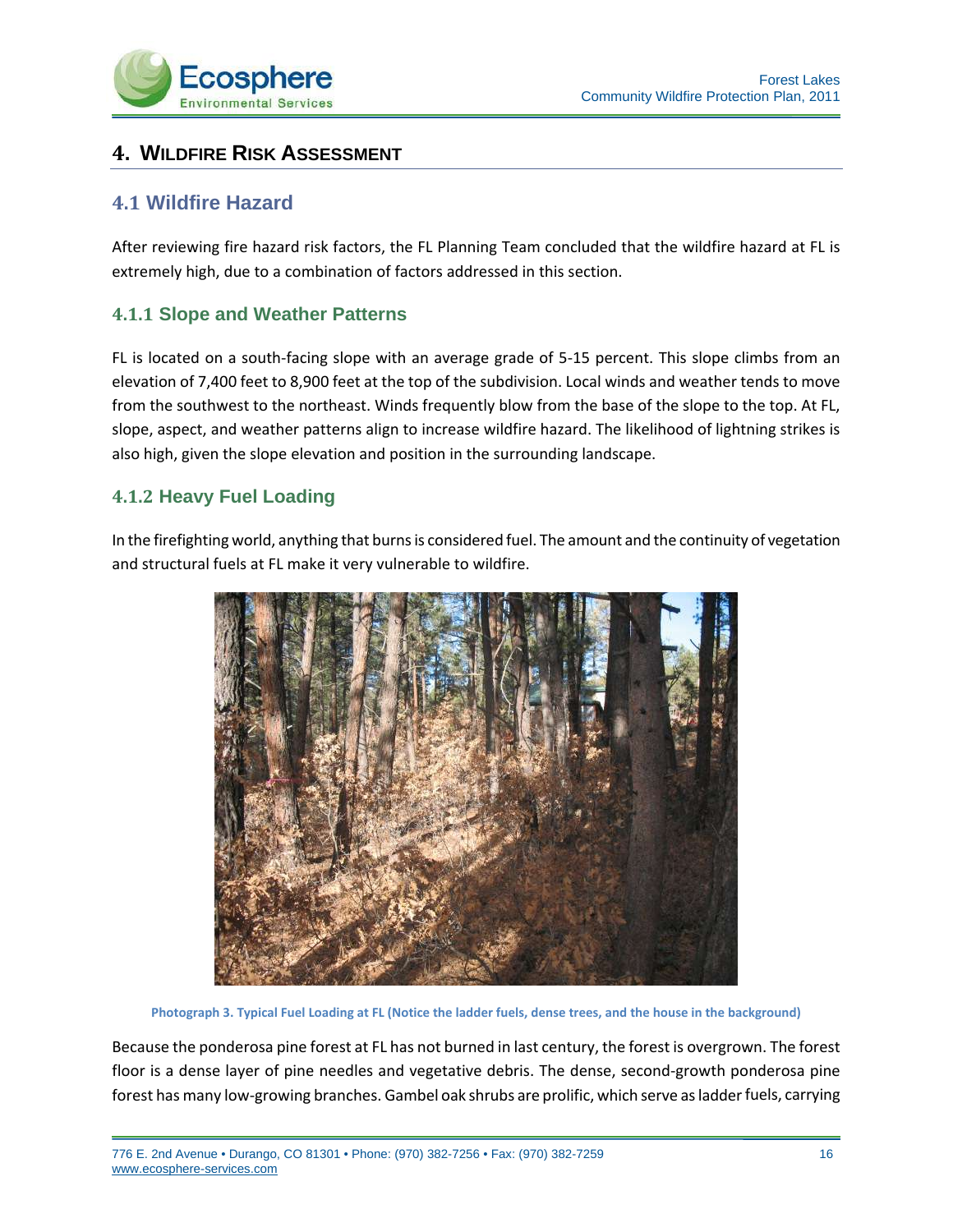

a fire from the forestfloor up into the treetops or crowns. In many places, tree crowns are overlapping and close enough to keep the fire burning within the tree canopy. Once the ground fire is transitions to a crow fire it is very difficult and dangerous for firefighters to extinguish.

The structures at FL, most of which are houses, are also considered a fuelsource because they can increase the spread and intensity of the wildfire.

As part of the CWPP preparation, the Planning Team hired Dave Dallison, a fire behavior expert, to model potential fire behavior at FL. Modeling of possible fires in FL with fire behavior modeling software such as, *FlamMap* and *Farsite*, demonstrated that undersevere conditions, a crown fire could burn across FL in less than two hours. The models also showed that Gambel oak increases flame length up to two times, compared to a ponderosa pine forest without Gambel oak. Dave Dallison's full presentation and resulting CWPP recommendations are available in Appendix F.

#### **4.1.3 Limited Access and Egress**

Currently, there is only one permanent access route in and out of FL, for all 1,800 residents. In case of emergency, the gate at the base of Pine Valley Drive can be opened to create a one‐way emergency egress out of the subdivision. In the past, volunteers have opened up this gate.

Emergency routes are shown on the Community Map. The further a resident lives from an emergency access route, the more difficult and dangerous the evacuation could be as shown on the Evacuation Hazard Map. Even if the evacuation routes were safe to travel, traffic congestion could be a serious problem during an emergency. If a wildfire, dense smoke, or incoming emergency equipment cut off a section of the evacuation route, there would be no way to evacuate some parts of FL. Thislimited emergency access and egress poses a serious risk to residents' safety, and the ability of emergency management to respond to a wildfire.

#### **4.1.4 High Density of Residents**

The high density of residents in FL raises public safety issues as well as increasing the fire risk. Evacuation, as previously discussed, could be a potentially life threatening problem for the residents and a barrier to emergency response. The large number ofresidents also increasesthe chancesthat a human‐caused fire will occur within or adjacent to the community.

## **4.1.5 High Structural Vulnerability**

The likelihood of a structure—such as a home—catching fire is influenced by its exterior building materials. When FL was first developed, the covenants required wood siding and cedar roof shingles so that the houses would blend into the forest. These wood building materials increase the vulnerability of these homes to a wildfire—as well as wooden decks and stacks of firewood against houses. Given the fuels in the forest and the houses at FL, there is a high probability of structural loss (CWPP Planning Team assessment).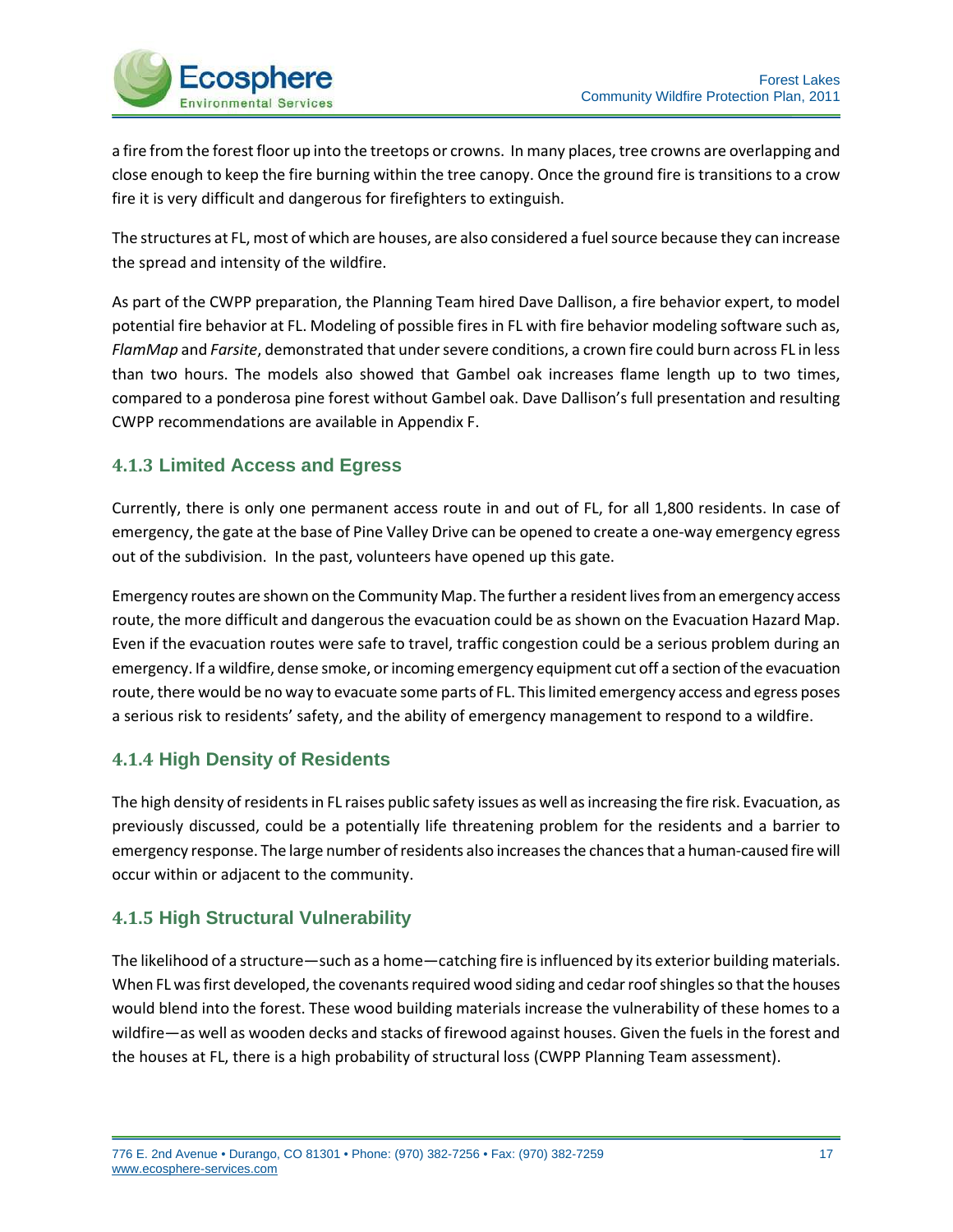

## **4.2 Protection Capabilities**

As shown on the Community Map, FLMD maintains 130 fire hydrants spaced at regular intervals to service the neighborhoods. FLMD also has five water tanks that hold 800,000 gallons of water. Lake Simpatico holds an average of 208 acre feet (or 67 million gallons) of water, which would be utilized during a wildfire.

Upper Pine staffs two of their nine stations with 24 hour staff, with typical staffing of six or more on duty each day. Upper Pine Station # 5 is located on County Road 501 near the entrance to FL, and is staffed by a number of volunteer members who reside in the subdivision. Should a wildfire event occur in FL, Upper Pine's initial response would be from their paid staff, two Type 3 Interface Engines, and two 2,100 gallon water tenders. Volunteer members from Station # 5, as well as other stations, would also respond as personnel became available.

If the wildfire exceeds the capabilities of Upper Pine, it would be immediately managed under the Consolidated County Annual Operating Plan, with the help of surrounding counties, federal land management agencies, Colorado State Forest Service, and other Fire Protection Districts in SW Colorado.

#### **4.3 Values at Risk**

CSFS CWPP guidelines define values at risk as human and animal life, structures, property and natural resources. There are many values at risk at FL, the most important of which are the 1,800 residents, and their property. Infrastructure at FL includes the La Plata Electric power grid—both underground and overhead—fire hydrants, a network of roads, buried utilities, water tanks, the FL Community Center, real estate offices, and the mailbox stop. Locations of these assets are shown on the Community Map.

Potential impacts of a catastrophic fire at FL include burning a significant portion of the forest down and creating a charred landscape. Catastrophic fire could also cause detrimental air pollution, soil and slope erosion, and damage the road systems. A devastating fire would impactthe biological diversity of plants and wildlife and degrade the overall ecosystem health.

A catastrophic fire at FL would impact the water supply for both Bayfield and Ignacio, as they have surface water treatment plants.

A major fire would decimate not only the forest and potentially the residents, it would cause significant economic loss to the county through tax revenue losses and could potentially cost tax payers millions of dollarsspent in fire suppression efforts. It would also change recreational opportunities, alterthe local view shed, and affect local cultural and historic resources.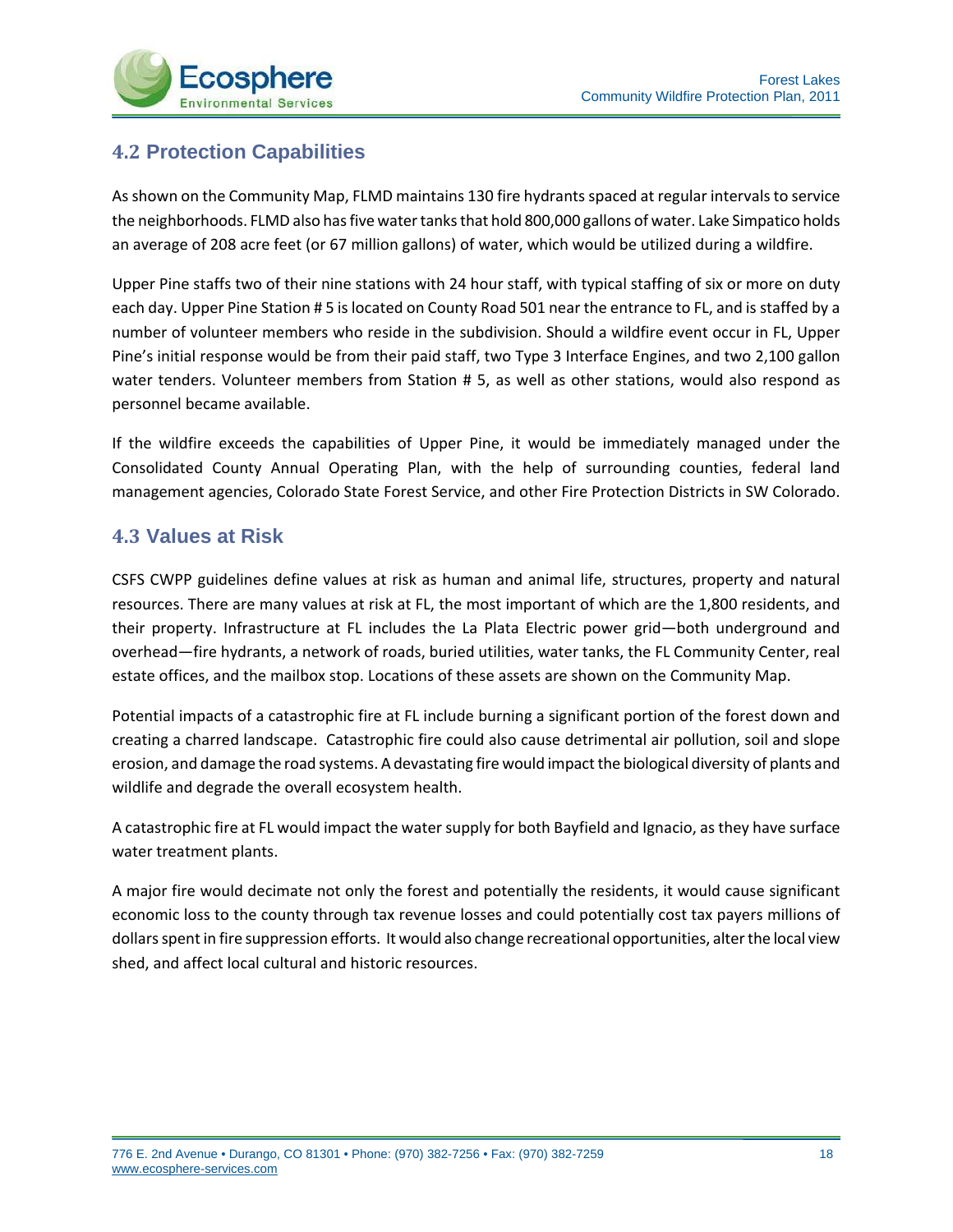

## **5. MITIGATION ACTION PLAN**

The FL CWPP planning team combined months of collaborative meetings with comments from the public, to create this prioritized list of actions to make FL a safer place to live. Each action is described, along with implementation details, and a cost estimate.

The cost estimates assumes a general labor rate of \$27/hour, which is a Federal GS‐11 Step 1 wage, and an average cost of \$1,000/acre to conduct fuels mitigation. Actual cost will vary, depending on, fuel density and access, and how the mitigation work is completed. In the electronic copy of the FL CWPP, each table is inserted as a working Excel table, to allow for future cost adjustments.

## **5.1 High Priority Actions**

Currently, there are limited emergency evacuation routes for FL. The FL CWPP Planning Team's highest priority is protecting human life and safety for both the residents of FL and emergency responders. Therefore, the FL CWPP actions with the highest priority include:

Corresponding maps: Community Map, Evacuation Hazard Map, Ingress/Egress Options Map, Fuels Mitigation Map

- 1.Fuels Reduction at FL‐ The primary goal of the CWPP is to have every lot in FL treated for wildfire mitigation. Given funding limitations, the FL CWPP Planning Team would like to see the following parcels given priority for funding assistance: 1) parcel located along the evacuation routes, 2) along County Road 501,3) in drainages, and 4) along FL Drive. These locations correspond with targeted multi‐owner thinning projects (Fuels Mitigation Map).
	- Lead: FL parcel owners, possible assistance from Upper Pine and CSFS
	- Maintenance: FL parcel owners
	- Costs: Labor and equipment costs for fuels mitigation
	- Outcome: create defensible space around houses, decrease wildfire risk for property owners

| <b>Reducing Fuels at FL Estimate</b> |              |                         |                 |  |
|--------------------------------------|--------------|-------------------------|-----------------|--|
| <b>Labor Category</b>                | <b>Hours</b> | Rate                    | <b>Extended</b> |  |
| Upper Pine project management time   | 80           | \$27.00                 | \$2,160.00      |  |
|                                      |              | <b>Labor Subtotal</b>   | \$2,160.00      |  |
|                                      |              |                         |                 |  |
|                                      |              |                         |                 |  |
| <b>Directs</b>                       | Cost/unit    | # Units                 | <b>Extended</b> |  |
| Thinning 80% of the acres at FL*     | \$1,000      | 1492                    | \$1,492,000.00  |  |
|                                      |              | <b>Directs Subtotal</b> | \$1,492,000.00  |  |
|                                      |              | <b>BUDGET</b>           | \$1,494,160.00  |  |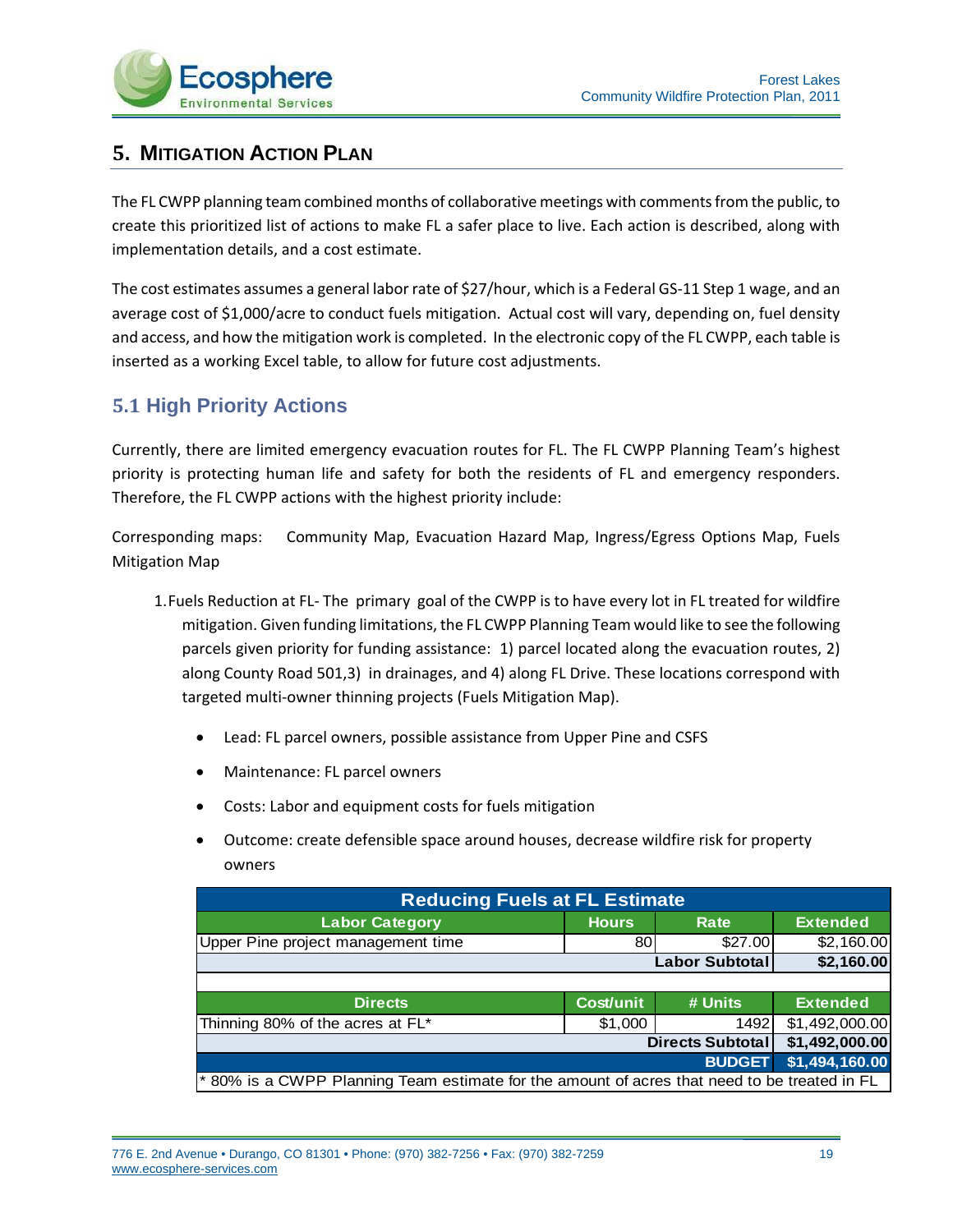

- 2.Evacuation Planning Meeting The FL CWPP Planning Team requests that Upper Pine, FLMD, La Plata County OEM, and the La Plata County Sheriff meet to discuss and plan evacuation strategies for FL. This meeting would also establish who is responsible for controlling the Pine Valley Drive gate to CR 501. The outcomes of this meeting should be documented in a memo format, and distributed to all parties, plus communicated to the residents of FL.
	- Lead: Upper Pine
	- Meeting participants: Upper Pine, FLMD, La Plata County OEM, and the La Plata County Sheriff
	- Cost: Labor costs for meeting participants

| <b>Evacuation Planning Meeting and Memo Estimate</b>                                  |              |         |                 |  |
|---------------------------------------------------------------------------------------|--------------|---------|-----------------|--|
| <b>Labor Category</b>                                                                 | <b>Hours</b> | Rate    | <b>Extended</b> |  |
| 4, 4 hour meetings with 4 governement staff*                                          | 64           | \$27.00 | \$1,728.00      |  |
| 20 hours for one person to explain the results to FL                                  |              |         |                 |  |
| residents                                                                             | 20           | \$27.00 | \$540.00        |  |
|                                                                                       |              |         |                 |  |
|                                                                                       | \$2,268.00   |         |                 |  |
|                                                                                       |              |         |                 |  |
| <b>Directs</b>                                                                        | Cost/unit    | # Units | <b>Extended</b> |  |
| none, covered above                                                                   |              |         |                 |  |
|                                                                                       | \$0.00       |         |                 |  |
|                                                                                       | \$2,268.00   |         |                 |  |
| *staff include Upper Pine, FLMD, La Plata County OEM, and the La Plata County Sheriff |              |         |                 |  |

Outcome: memo describing strategies and plans for evacuating FL

- 3.Roads Committee –Upper Pine will form a committee to work on securing additional ingress/egress routes for FL. Possible options include BLM Route, Alpine Forest Drive. Route, San Juan National Forest Route, Carlson Route, and Rae Drive. Route (see Ingress/Egress Map forroute alignments). The committee would be led by Upper Pine and include a representative from SJPLC, Columbine Ranger District, FLMD, La Plata County OEM, and any interested FL property owners. The FL CWPP Planning Team encourages the committee to consult with a traffic engineer to help analyze options, and model various evacuation scenarios. The traffic engineer could also analyze which roads could be connected to create loop routes, identify key roadwaysthat could be widened to facilitate use by firefighting equipment, and assess options for widening the tight switchback at Berry Drive and Deer Ridge Drive. The information compiled by the traffic engineer would give the committee data to help facilitate road discussions with government agencies and private landowners. This is a multi‐year project, and would take place at the same time as other suggested projects. The CWPP Planning Team recommends that one person spearhead this effort.
	- Lead: One person from either: Upper Pine or La Plata County OEM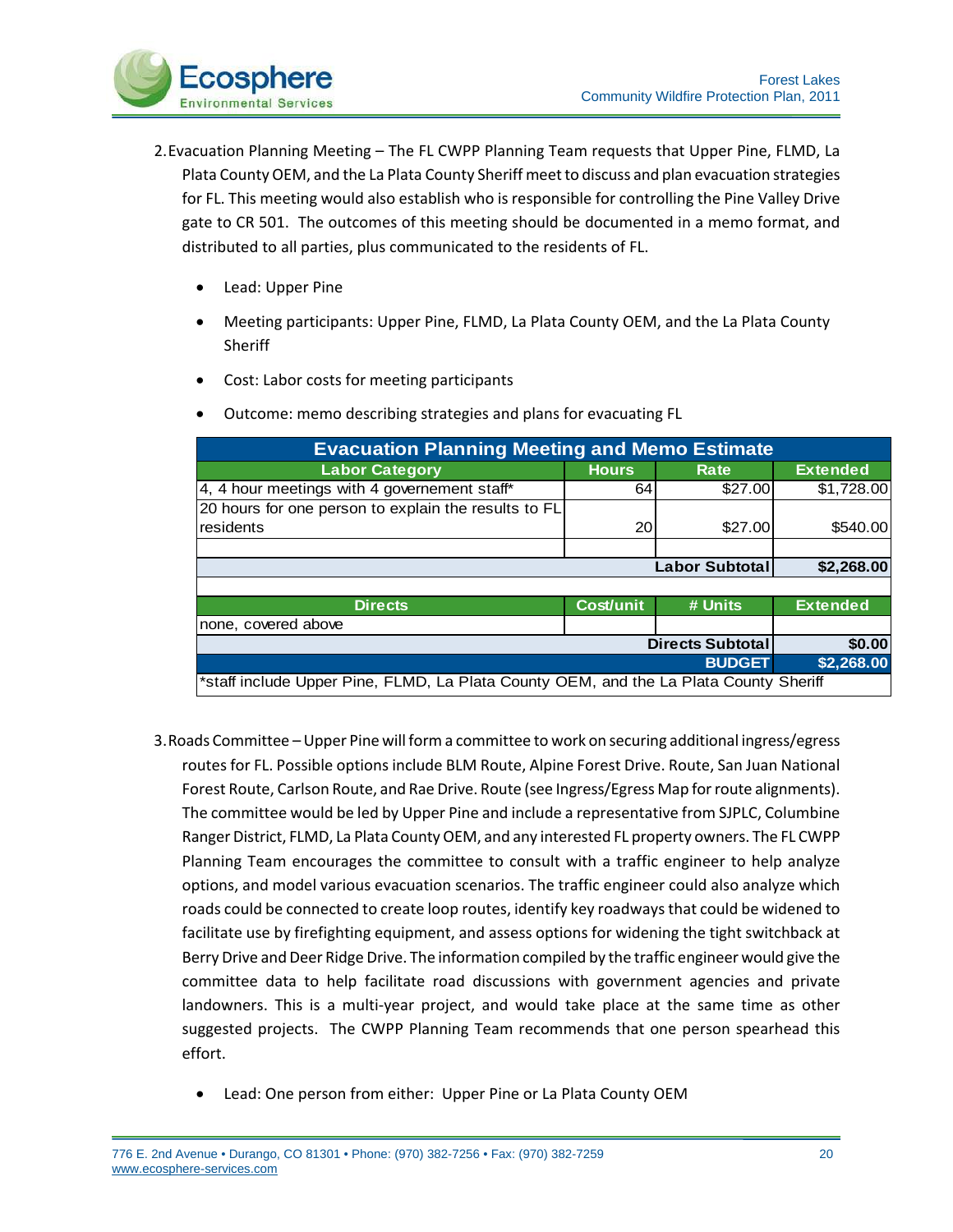

- Roads Committee Members: SJPLC, Columbine Ranger District, FLMD, La Plata County Sheriff, and any interested FL property owners
- Costs: Labor costs for roads committee participants, traffic engineer and resulting study, possible legal fees to ensure permanent easements, fees to purchase easements
- Outcome: Secure additional ingress/egress options for FL

| <b>Establishing Additional Ingress/Egress Roads for FL Estimate</b>                         |               |                          |                 |
|---------------------------------------------------------------------------------------------|---------------|--------------------------|-----------------|
| <b>Labor Category</b>                                                                       | <b>Hours</b>  | Rate                     | <b>Extended</b> |
| 20, 4 hour meetings with 4 governement staff*                                               | 320           | \$27.00                  | \$8.640.00      |
|                                                                                             |               | Labor Subtotal           | \$8,640.00      |
|                                                                                             |               |                          |                 |
| <b>Directs</b>                                                                              | Cost/unit     | # Units                  | <b>Extended</b> |
| Road Feasibility Study by Engineering Firm**                                                | \$20,000      |                          | \$20,000.00     |
| Time value of working with private landowners                                               | Not estimated |                          |                 |
| <b>Attorney Fees</b>                                                                        | Not estimated |                          |                 |
|                                                                                             |               |                          |                 |
|                                                                                             |               | <b>Directs Subtotall</b> | \$20,000.00     |
|                                                                                             |               | <b>BUDGET</b>            | \$28,640.00     |
| *staff include SJPLC, Columbine Ranger District, FLMD, La Plata County OEM, and volunteers  |               |                          |                 |
| **15-30K Estimate from Smith Engineering, personal communication on 6.16.11 with Tom Engell |               |                          |                 |
| who's done similar studies, 970-375-7694                                                    |               |                          |                 |

- 4. Lake Simpatico Safe Zone In the event that FL cannot be evacuated, people can be directed to the area around Lake Simpatico and the FL Community Center. This area can serve as a "Safe Zone" (see the Fuels Mitigation Map for placement). To create a Lake Simpatico Safe Zone, the FL CWPP Planning Team recommends removing all of the larger rocks and boulders from the common space area so it can be cleared. The FLMD would then mow the area twice yearly (or as needed) to keep the common space clear. In addition, approximately 64 acres of vegetation in the Lake Simpatico Safe Zone would need to be selectively thinned. The FLMD funding would have to be increased to cover these associated costs.
	- Lead: Upper Pine and FLMD
	- Maintenance: FLMD staff and equipment or FLMD hires an outside contractor
	- Costs: Prep of Safe Zone (Labor costs for rock removal, equipment costs for Rock Picking Machine, equipment operator labor costs, rock disposal), Fuels Mitigation (man hours and equipment for conducting fuels mitigation), Maintenance of Safe Zone (man hours for mowing two times per year, mowing equipment, Labor and equipment costs for maintaining fuels mitigation every three years)
	- Outcome: Create and maintain a Safe Zone at Lake Simpatico for FL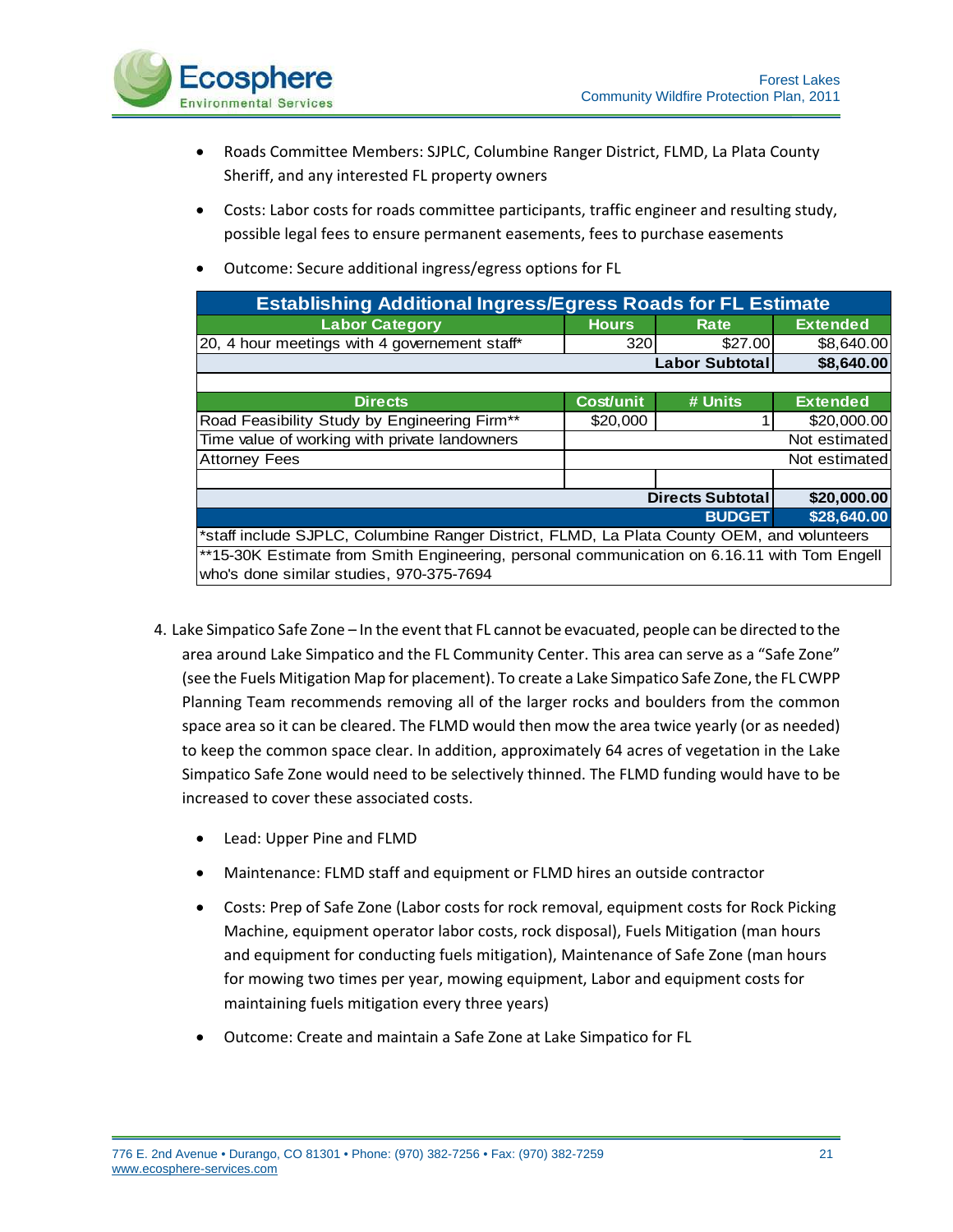

| <b>Creating a Safe Zone Around Lake Simpatico Estimate</b>                                           |                         |                       |                 |  |
|------------------------------------------------------------------------------------------------------|-------------------------|-----------------------|-----------------|--|
| <b>Subtotal A. First Year Safe Zone Creation</b>                                                     |                         |                       |                 |  |
| <b>Labor Category</b>                                                                                | <b>Hours</b>            | <b>Rate</b>           | <b>Extended</b> |  |
| Heavy Equipment Operator, 6 days                                                                     | 48                      | \$27.00               | \$1,296.00      |  |
| <b>FLMD Oversight</b>                                                                                | 8                       | \$27.00               | \$216.00        |  |
|                                                                                                      |                         | <b>Labor Subtotal</b> | \$1,296.00      |  |
|                                                                                                      |                         |                       |                 |  |
| <b>Directs</b>                                                                                       | Cost/unit               | # Units               | <b>Extended</b> |  |
| Brushog rental for 4 days*                                                                           | \$100                   |                       | \$400.00        |  |
| Tractor with 5ft rock picker for 2 days*                                                             | \$495                   |                       | \$990           |  |
| Thinning 64 acres                                                                                    | \$1,000                 | 64                    | \$64,000        |  |
|                                                                                                      | \$65,390.00             |                       |                 |  |
|                                                                                                      |                         | <b>BUDGET</b>         | \$66,686.00     |  |
|                                                                                                      |                         |                       |                 |  |
| <b>Subtotal B. Yearly Maintenance</b>                                                                |                         |                       |                 |  |
| <b>Labor Category</b>                                                                                | <b>Hours</b>            | <b>Rate</b>           | <b>Extended</b> |  |
| Heavy Equipment Operator, 2 days                                                                     | 16                      | \$27.00               | \$432.00        |  |
| <b>FLMD Oversight</b>                                                                                | 2                       | \$27.00               | \$54.00         |  |
| <b>Labor Subtotal</b>                                                                                |                         |                       | \$432.00        |  |
|                                                                                                      |                         |                       |                 |  |
| <b>Directs</b>                                                                                       | Cost/unit<br>\$100      | # Units               | Extended        |  |
| Brushog rental for 2 days*                                                                           | 2                       | \$200.00              |                 |  |
|                                                                                                      | <b>Directs Subtotal</b> | \$200.00              |                 |  |
| *Equipment rental quotes from Couthwest $A \times 070.004$ 44.44, personal communication on G 46.44. | \$632.00                |                       |                 |  |

 $\Gamma$  Equipment rental quotes from Southwest Ag, 970-884-4141, personal communication on 6.16.11

- 5.Evacuation Route Fuels Mitigation Project To facilitate emergency evacuation and firefighting,the FL CWPP Planning Teamrecommends completing an "Evacuation Route Fuels Mitigation Project." This requires selectively thinning a 100-foot buffer from both sides of the evacuation route roads. This large fuels mitigation project would require extensive coordination and management, as it would affect 446 property owners, FLMD right of way, and cover 188 acres. Fuel mitigation needs would be assessed on a property-by-property basis. Some of the lots might not require any mitigation, and some might require extensive mitigation work to lower wildfire danger. In addition, the FL CWPP Planning Team suggests de-limbing all trees up to six feet in height, in areas where a full fuel mitigation treatment cannot be accomplished. Upper Pine will take the lead on managing and implementing this project and it will be up to the landowner to conduct maintenance on their property. A team of volunteers could be assembled to assist Upper Pine in educating residents on the need for this mitigation work.
	- Lead: Upper Pine
	- Volunteer Team: FireWise Ambassadors at FL, property owners, CSFS or designated forester
	- Maintenance: private land owner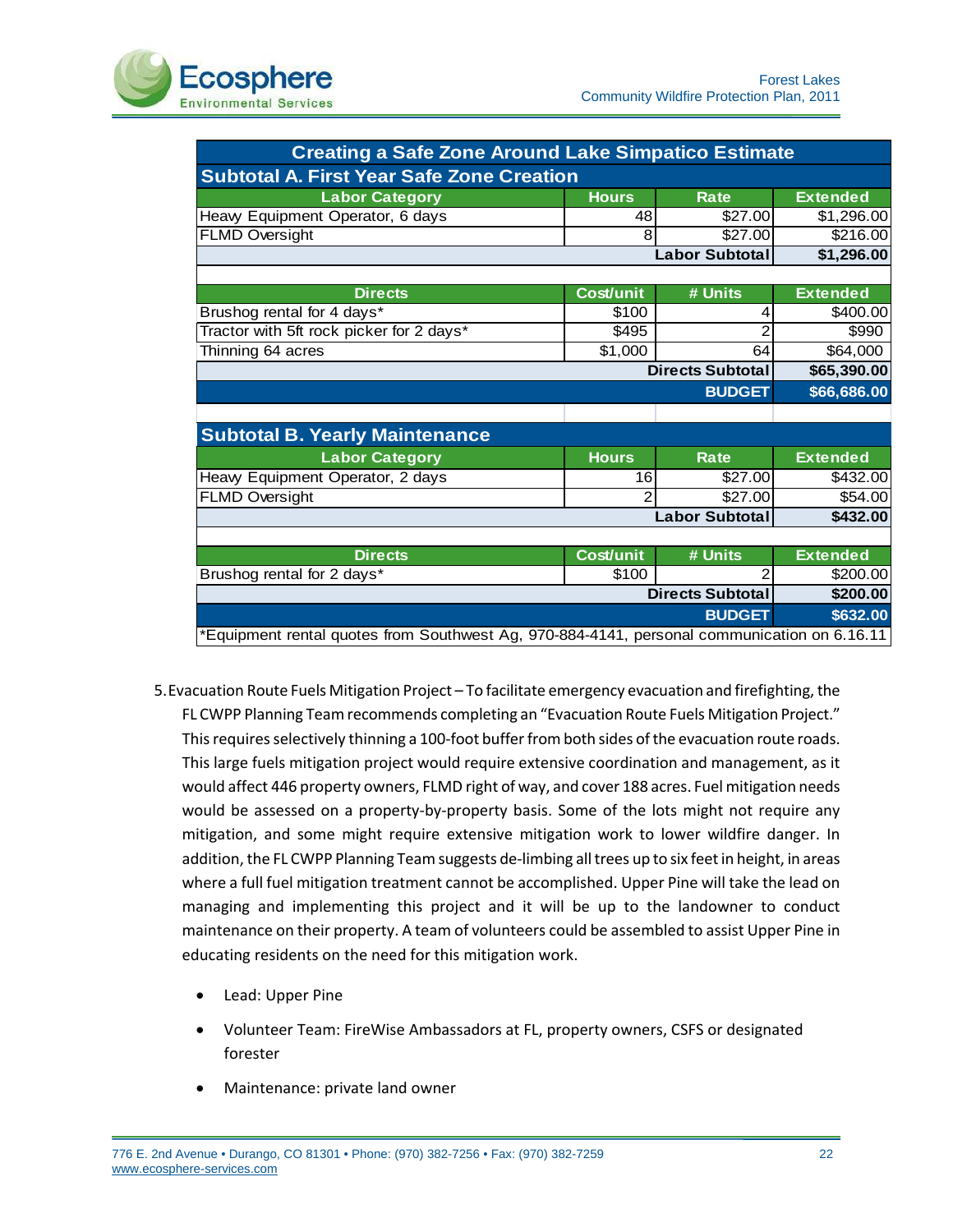

- Costs: Labor and equipment costs for fuels mitigation, slash disposal, time coordinating project and working with landowners
- Outcome: Reducing possible fire spread in FL and drastically improving chances of safe evacuation for the residents.

| <b>Task 5. Evacuation Routes Fuels Mitigation Project</b> |              |                         |                 |  |
|-----------------------------------------------------------|--------------|-------------------------|-----------------|--|
| <b>Labor Category</b>                                     | <b>Hours</b> | <b>Rate</b>             | <b>Extended</b> |  |
| Upper Pine project management time                        | 80           | \$27.00                 | \$2,160.00      |  |
|                                                           | \$2,160.00   |                         |                 |  |
|                                                           |              |                         |                 |  |
| <b>Directs</b>                                            | Cost/unit    | # Units                 | <b>Extended</b> |  |
| Thinning 188 acres*                                       | \$1,000      | 188                     | \$188,000.00    |  |
|                                                           |              | <b>Directs Subtotal</b> | \$188,000.00    |  |
|                                                           |              | <b>BUDGET</b>           | \$190,160.00    |  |
|                                                           |              |                         |                 |  |

- 6. Formalize the FL CWPP Planning Team The FL CWPP Planning team recommends that the current members meet once a year (every June) to help facilitate all parties implementing this FL CWPP. This "FL CWPP Implementation Team" will be critical to making sure the goals in this FL CWPP are met over time.
	- Lead: Upper Pine
	- Volunteer Team: Representatives from Upper Pine, FLMD, SJPLC, CSFS, FireWise, La Plata County OEM, FireWise Ambassadors at FL, property owners, designated forester
	- Costs: Labor
	- Outcome: Help Upper Pine and FL residents implement the FL CWPP, identify gaps, and brainstorm collaborative assistance.

| <b>Annual CWPP Team Meeting Estimate</b>                                            |              |                       |                 |
|-------------------------------------------------------------------------------------|--------------|-----------------------|-----------------|
| <b>Labor Category</b>                                                               | <b>Hours</b> | Rate                  | <b>Extended</b> |
| 1, 4 hour meeting with 7 governement staff*                                         | 28           | \$27.00               | \$756.00        |
|                                                                                     |              |                       |                 |
|                                                                                     |              | <b>Labor Subtotal</b> | \$756.00        |
|                                                                                     |              |                       |                 |
| <b>Directs</b>                                                                      | Cost/unit    | # Units               | <b>Extended</b> |
| none, covered above                                                                 |              |                       |                 |
| \$0.00<br>Directs Subtotal                                                          |              |                       |                 |
| \$756.00<br><b>BUDGET</b>                                                           |              |                       |                 |
| *Representatives from Upper Pine, FLMD, SJPLC, CSFS, FireWise, La Plata County OEM, |              |                       |                 |
| FireWise Ambassadors at FL, property owners, designated forester                    |              |                       |                 |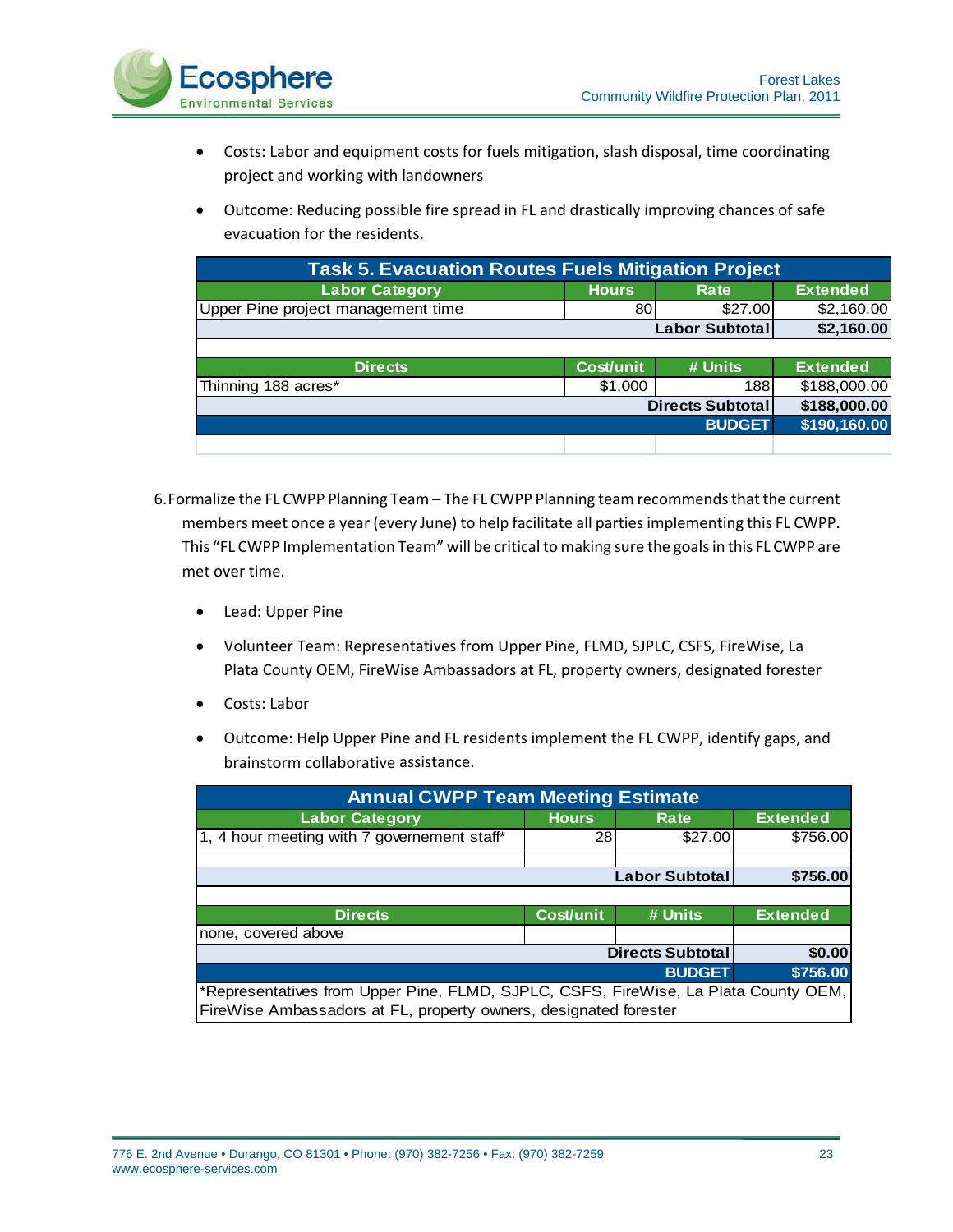

## **5.2 Other Actions**

Overall, the forest at FL istoo dense, and overgrown from over 100 years of fire suppression. The FL CWPP Planning Team has strategized the following fuels mitigation projects to limit the spread and severity of a wildfire. These proposed projects would help protect both people and property at FL. These projects are not listed in order of priority. These projects will be completed asfunding, interest, and opportunity match the FL CWPP Planning Team's goals and objectives.

Corresponding maps: Community Map, Fuels Mitigation Map, Evacuation Hazard Rating Map

## **5.2.1 Fuels Mitigation Projects**

#### **5.2.1.1 Multi‐Property Projects**

- 1.CR 501 Fuels Mitigation Project County Road 501 is a likely place for a human‐caused fire to start. The FL CWPP Planning Team recommends thinning 200 feet from County Road 501 to the FL lots to reduce fire danger for the entire community. This project would be headed by La Plata County, the FLMD, and Upper Pine. This project involves 28 property owners and 31 acres of various vegetative conditions (see the Fuels Mitigation Map for alignment).
	- Lead: Upper Pine, FLMD, and La Plata County
	- Volunteer Team: FireWise Ambassadors at FL, property owners, CSFS or designated forester
	- Maintenance: La Plata County would maintain their right-of-way (ROW) and the private landowners would be responsible for maintaining their property.
	- Costs: Labor and equipment costs for fuels mitigation, slash disposal, time coordinating project, and working with landowners
	- Outcome: If a fire started along CR 501, firefighters would have a better chance of extinguishing it before it could run up the slope into the rest of FL

| <b>CR 501 Fuels Mitigation Project Estimate</b> |              |               |                 |
|-------------------------------------------------|--------------|---------------|-----------------|
| <b>Labor Category</b>                           | <b>Hours</b> | Rate          | <b>Extended</b> |
| Upper Pine project management time              | 10I          | \$27.00       | \$270.00        |
| <b>Labor Subtotal</b>                           |              |               | \$270.00        |
|                                                 |              |               |                 |
| <b>Directs</b>                                  | Cost/unit    | # Units       | <b>Extended</b> |
| Thinning 31 acres                               | \$1,000      | 31            | \$31,000.00     |
| <b>Directs Subtotal</b>                         |              |               | \$31,000.00     |
|                                                 |              | <b>BUDGET</b> | \$31,270.00     |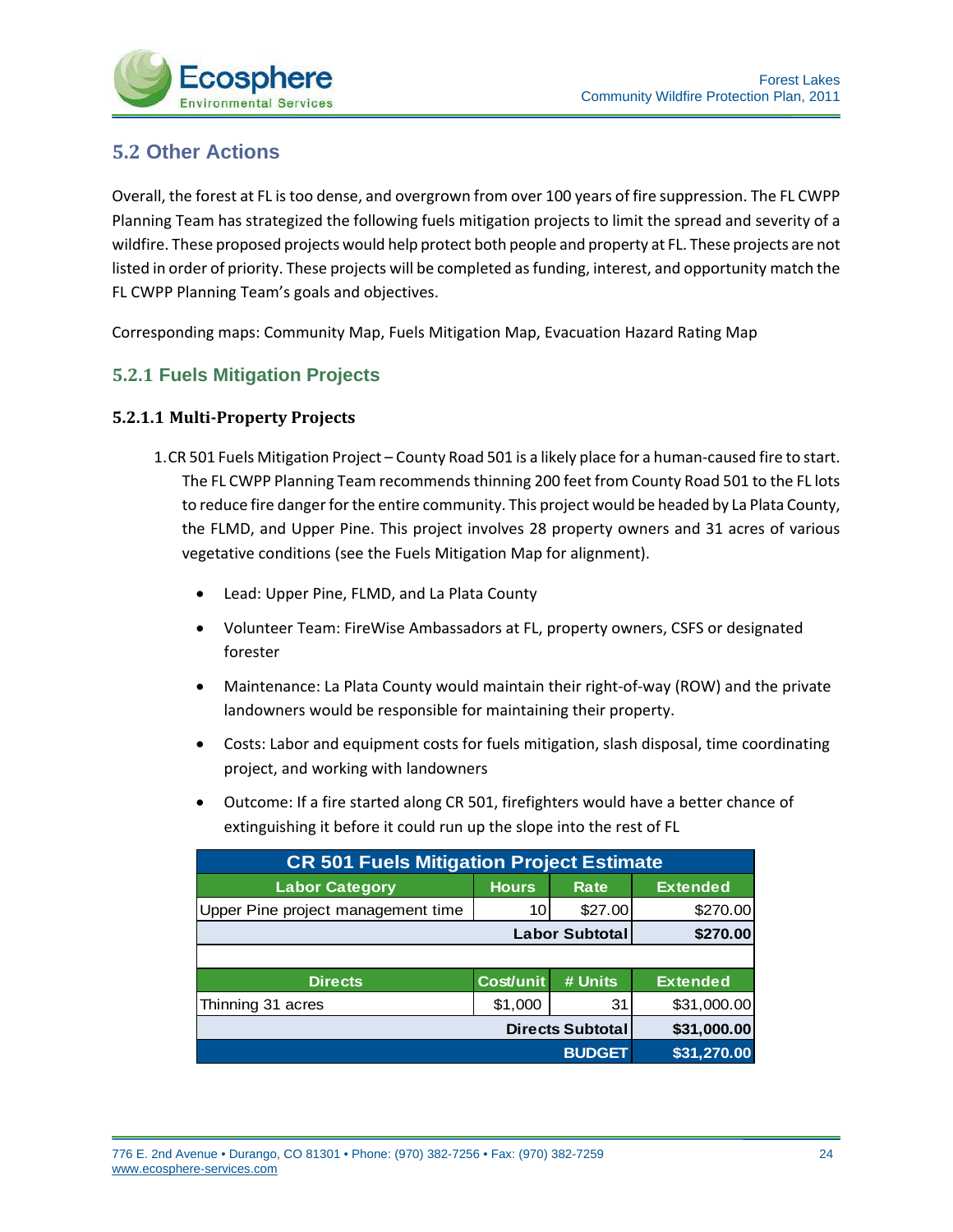

- 2.Toe of the Slope Fuels Mitigation Project Since fire naturally runs uphill, the FL CWPP Planning Team recommends creating a 250‐foot buffer of thinned vegetation along the toe of the slope, along FL Drive. This would help firefighters control a fire before it could run up the slope to the rest of the neighborhood. This project involves 46 property owners and 45 acres of various vegetative conditions (see the Fuels Mitigation Map for alignment).
	- Lead: Upper Pine, FLMD
	- Volunteer Team: FireWise Ambassador at FL, property owners, CSFS or designated forester
	- Maintenance: FLMD would maintain their ROW and the private landowner would be responsible for maintaining their property
	- Costs: man hours and equipment for fuels mitigation, slash disposal, time coordinating project and working with landowners
	- Outcome: If a fire started at the base of FL, firefighters would have a better chance of controlling it before it ran up the slope and in to the rest of FL.

| Toe of the Slope Fuels Mitigation Project Estimate |              |               |                 |
|----------------------------------------------------|--------------|---------------|-----------------|
| <b>Labor Category</b>                              | <b>Hours</b> | Rate          | <b>Extended</b> |
| Upper Pine project management time                 | 20           | \$27.00       | \$540.00        |
| <b>Labor Subtotal</b>                              |              |               | \$540.00        |
|                                                    |              |               |                 |
| <b>Directs</b>                                     | Cost/unit    | # Units       | <b>Extended</b> |
| Thinning 45 acres                                  | \$1,000      | 45            | \$45,000.00     |
| <b>Directs Subtotal</b>                            |              |               | \$45,000.00     |
|                                                    |              | <b>BUDGET</b> | \$45,540.00     |

- 3.Drainage Fuels Mitigation Project In drainages, fire rapidly spreads uphill. Thinning the major drainages at FL could help firefighters reduce the spread of wildfire (see the Fuels Mitigation Map for alignment). The FL CWPP Planning Team recommends treating a 200-foot swath in the five major drainages that run north to south in the neighborhood. This project would cross 160 property owner parcels and cover 98 acres. Slash removal on this project would be challenging, given the distance from drainage areas to roads.
	- Lead: Upper Pine
	- Volunteer Team: FireWise Ambassador at FL, property owners, CSFS or designated forester
	- Maintenance: After the drainages are initially treated, it would be the responsibility of the owner to maintain fuels reduction on their property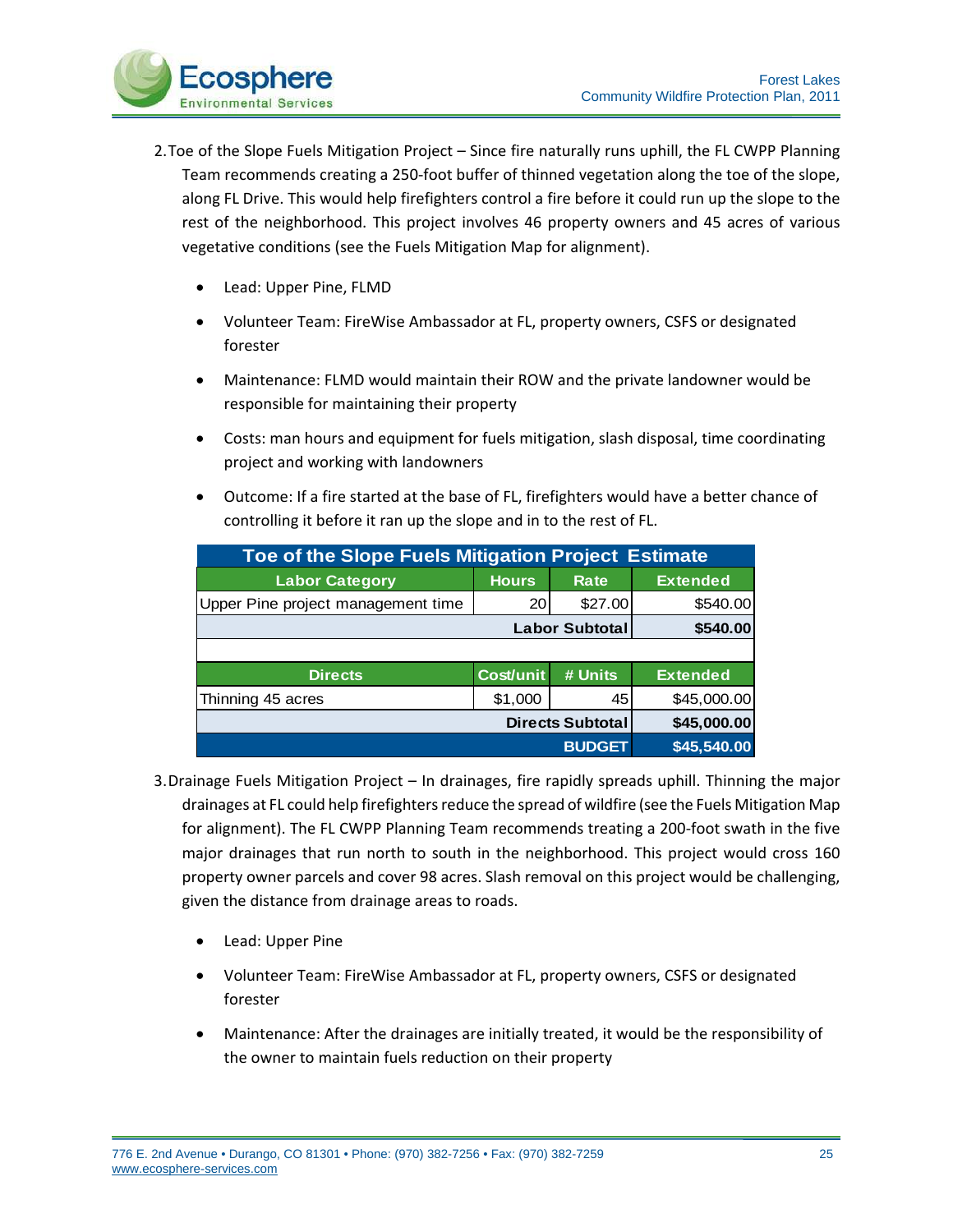

 Costs: Labor and equipment costs for fuels mitigation, slash disposal, extra time for hauling slash and or chipping, time coordinating project and working with landowners

| <b>Drainage Fuels Mitigation Project Estimate</b> |              |               |                 |
|---------------------------------------------------|--------------|---------------|-----------------|
| <b>Labor Category</b>                             | <b>Hours</b> | Rate          | <b>Extended</b> |
| Upper Pine project management time                | <b>20</b>    | \$27.00       | \$540.00        |
| <b>Labor Subtotal</b>                             |              |               | \$540.00        |
|                                                   |              |               |                 |
| <b>Directs</b>                                    | Cost/unit    | # Units       | <b>Extended</b> |
| Thinning 98 acres                                 | \$1,000      | 98            | \$98,000.00     |
| <b>Directs Subtotal</b>                           |              |               | \$98,000.00     |
|                                                   |              | <b>BUDGET</b> | \$98,540.00     |

Outcome: Reducing the likelihood of fire spreading rapidly up the drainages in FL

- 4.Unit 3 Fuels Mitigation Project Unit 3 isthe large block of undeveloped land on the northeastern side of FL (see the Fuels Mitigation Map for alignment). Once developed, this area would be the most difficult and dangerousto evacuate, given its distance from the entrance of FL (Evacuation Hazard Rating Map). It is also the most cost effective block of land to thin at FL, because there are no homes constructed in this unit. This area could be logged or even hydromowed, depending on vegetative conditions and landowner permissions. Thisfuels mitigation project would involve 53 property owners and 406 acres. If the scale of this project is too large, the Planning Team recommends treating a 500‐foot swath of land, on the western border of Unit 3 to create a shaded fuel break. This fuel break would connect to the existing CSFS shaded fuel break, and help create a northern fuel break for the entire neighborhood.
	- Lead: undecided Upper Pine and or FLMD and property owners
	- Volunteer Team: FireWise Ambassador at FL, property owners, CSFS or designated forester
	- Maintenance: After the lots in Unit 3 are initially treated, it would be the responsibility of the owner to maintain fuels reduction on their property
	- Costs: Labor and equipment costs for fuels mitigation and possibly logging, slash disposal, time coordinating project and working with landowners
	- Outcome: Increase shaded fuel break continuity on northern boundary of FL, prepare Unit 3 for development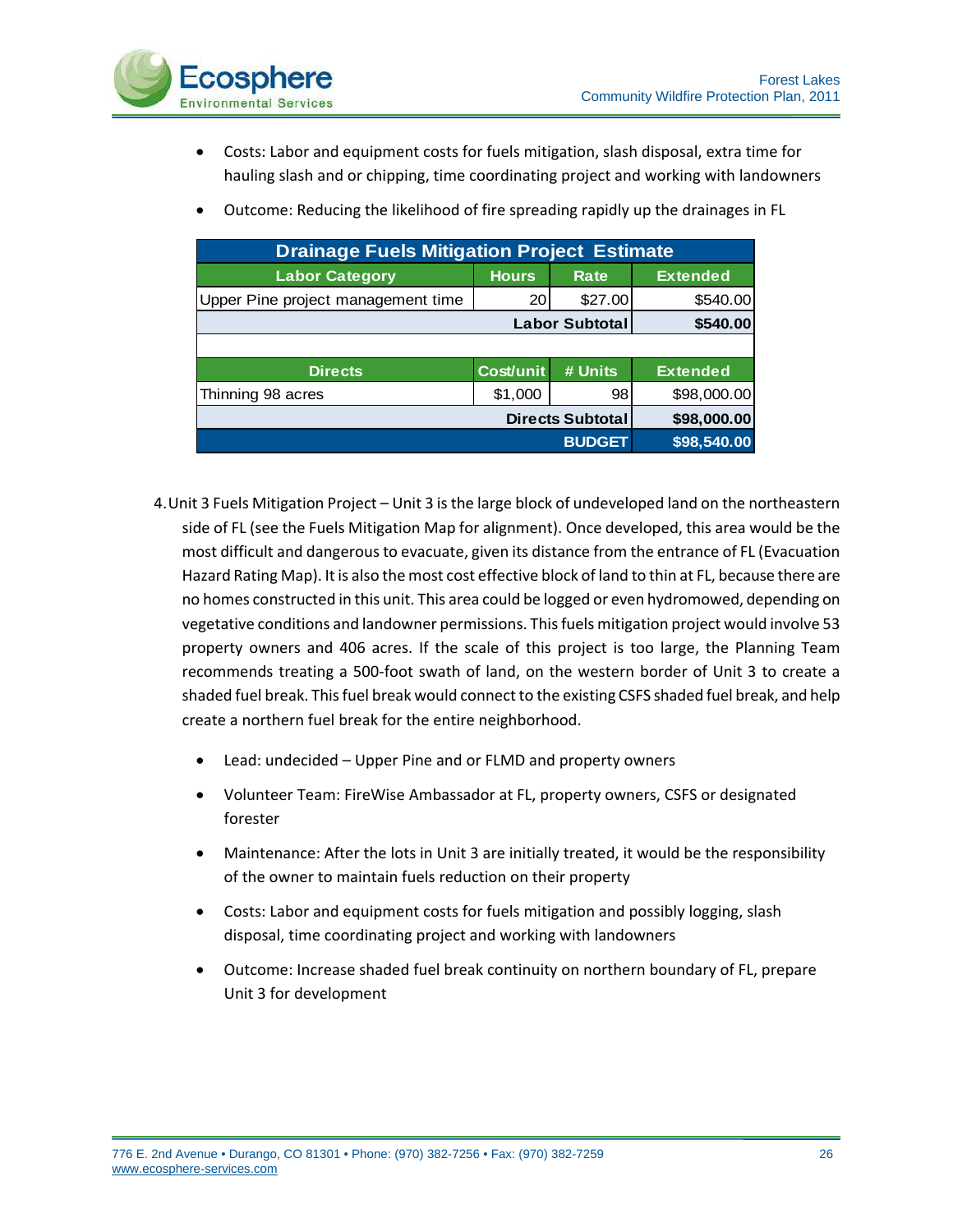

| <b>Unit 3 Fuels Mitigation Project Estimate</b> |              |         |                 |  |
|-------------------------------------------------|--------------|---------|-----------------|--|
| <b>Labor Category</b>                           | <b>Hours</b> | Rate    | <b>Extended</b> |  |
| Upper Pine project management time              | 10           | \$27.00 | \$270.00        |  |
| \$270.00<br><b>Labor Subtotal</b>               |              |         |                 |  |
|                                                 |              |         |                 |  |
| <b>Directs</b>                                  | Cost/unit    | # Units | <b>Extended</b> |  |
| Thinning 406 acres*                             | \$500        | 406     | \$203,000.00    |  |
| <b>Directs Subtotal</b>                         |              |         | \$203,000.00    |  |
| <b>BUDGET</b>                                   |              |         | \$203,270.00    |  |

\*Thinning areas without houses may be accomplished at a lower price per acre.

#### **5.2.1.2 Single Land Owner Projects**

- 1.Complete Colorado State Land Shaded Fuel Break CSFS has completed a shaded fuel break treatment acrossthe southern boundary of the State land adjacent to the northern boundary of FL. There is approximately 6.5 acresleft to treat (see the Fuels Mitigation Map). CSFS is planning to complete this fuel break, as funding allows.
	- Lead: CSFS
	- Maintenance: CSFS
	- Costs: Labor and equipment costs for logging and or mowing, slash disposal, possible pile burning
	- Outcome: Increase shaded fuel break continuity on northern boundary of FL, help prevent the spread of fire from the forested ridge on State land into the subdivision

| <b>Complete CSFS Shaded Fuel Break Estimate</b> |              |               |                 |
|-------------------------------------------------|--------------|---------------|-----------------|
| <b>Labor Category</b>                           | <b>Hours</b> | Rate          | <b>Extended</b> |
| CSFS project management time                    | 80           | \$27.00       | \$2,160.00      |
| <b>Labor Subtotal</b>                           |              |               | \$2,160.00      |
|                                                 |              |               |                 |
| <b>Directs</b>                                  | Cost/unit    | # Units       | <b>Extended</b> |
| Thinning 6.5 acres                              | \$800        | 45            | \$36,000.00     |
| <b>Directs Subtotal</b>                         |              |               | \$36,000.00     |
|                                                 |              | <b>BUDGET</b> | \$38,160.00     |

\*Thinning areas without houses may be accomplished at a lower price per acre.

2.Ranson's Shaded Fuel Break – The northern boundary of FL is composed of BLM, private and CSFS (see above project) land. The private land is owned by the Ranson's. The BLM has conducted fuels mitigation all around the Ranson parcel (WUI Map). If the Ranson's conducted fuels mitigation on their property, it would create a continuous fuel break. The FL CWPP Team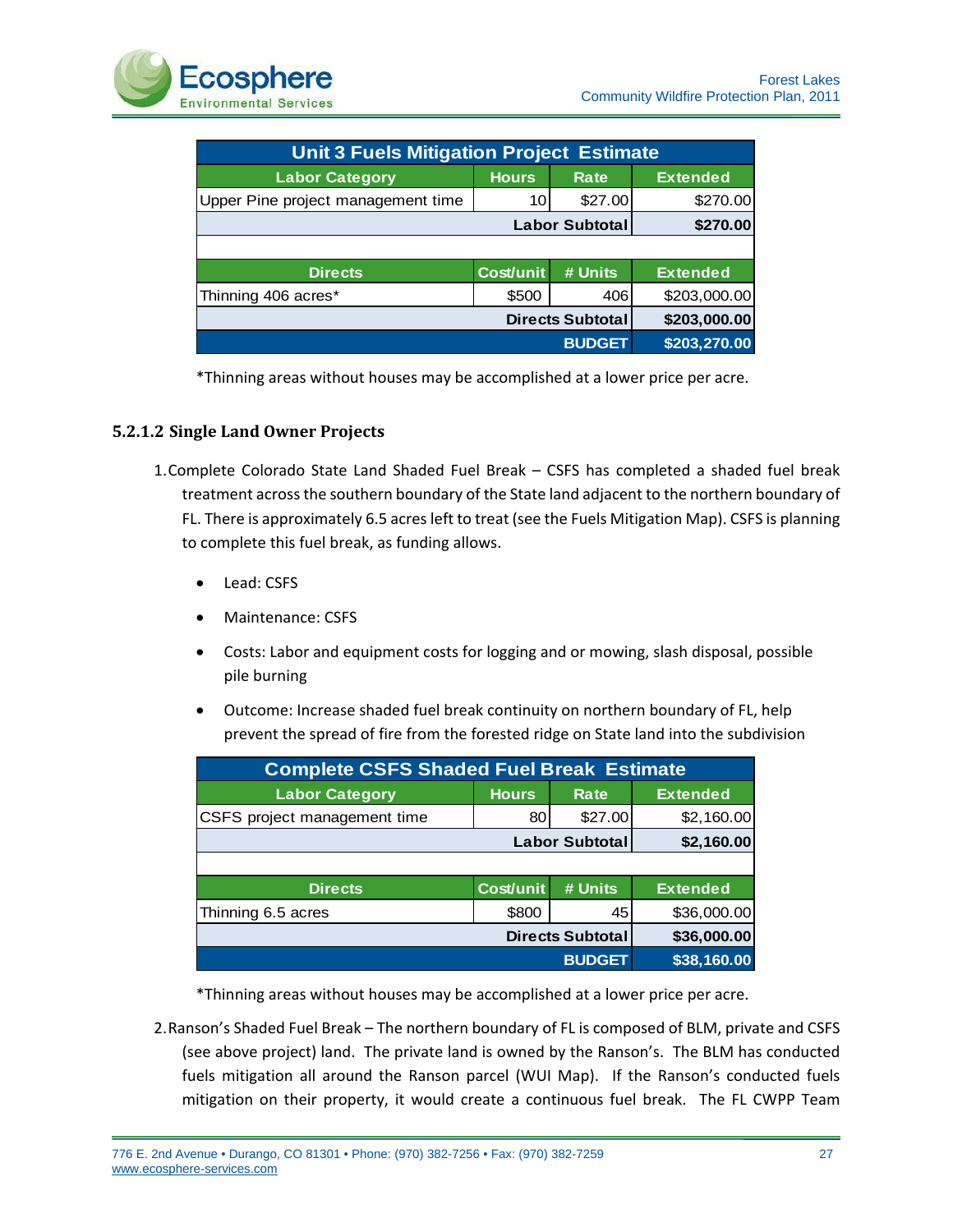

proposes that the BLM and Upper Pine write a letter to the Ranson's explaining why creating a 13acre shaded fuel break on the southern boundary of their property (Fuels Mitigation Map) would help create a continuous fuel break. BLM and Upper Pine might be able to provide funding to cover some of the implementation costs.

- Lead: undecided Upper Pine and BLM
- Maintenance: Upper Pine, BLM, and the Ranson's would need to come to agreement regarding costs of implementation and future maintenance
- Costs: Labor and equipment costs for fuels mitigation and possibly logging, slash disposal, time coordinating project
- Outcome: Increased shaded fuel break continuity on northern boundary of FL, increased forest health for Ranson's parcel, decreased likelihood that a fire would spread from FL into the Ranson's parcel

| <b>Ranson's Shaded Fuel Break Project Estimate</b> |              |                 |                 |
|----------------------------------------------------|--------------|-----------------|-----------------|
| <b>Labor Category</b>                              | <b>Hours</b> | Rate            | <b>Extended</b> |
| Upper Pine project management time                 | 20           | \$27.00         | \$540.00        |
| Labor Subtotal                                     |              |                 | \$540.00        |
|                                                    |              |                 |                 |
| <b>Directs</b>                                     | Cost/unit    | # Units         | <b>Extended</b> |
| Thinning 13 acres                                  | \$1,000      | 13 <sup>l</sup> | \$13,000.00     |
| <b>Directs Subtotal</b>                            |              |                 | \$13,000.00     |
|                                                    |              | <b>BUDGET</b>   | \$13,540.00     |

#### **5.2.2 Increased Responsibility and Funding for Forest Lakes Metro District**

- 1.Creating a Fuels Mitigation Fund for FLMD The FLMD isfunded by fees paid by property owners at FL. FLMD could help create a less fire prone community if their funding and responsibility was increased to cover the associated costs. Several landowners recommended adding a \$3-5/month fee to the current FLMD fees. This money would go into a general fund and cover the cost of fuels mitigation in the ROW, brush pile management, and curbside slash pickup days.
	- Lead: FLMD
	- Volunteer Team: FireWise Ambassador at FL, property owners
	- Costs: Labor costs associated with fee increase
	- Outcome: FLMD would have funds to implement the FLMD lead projects in this FL CWPP, including FLMD Common Space fuels mitigation, brush pile management, and curbside brush pickup days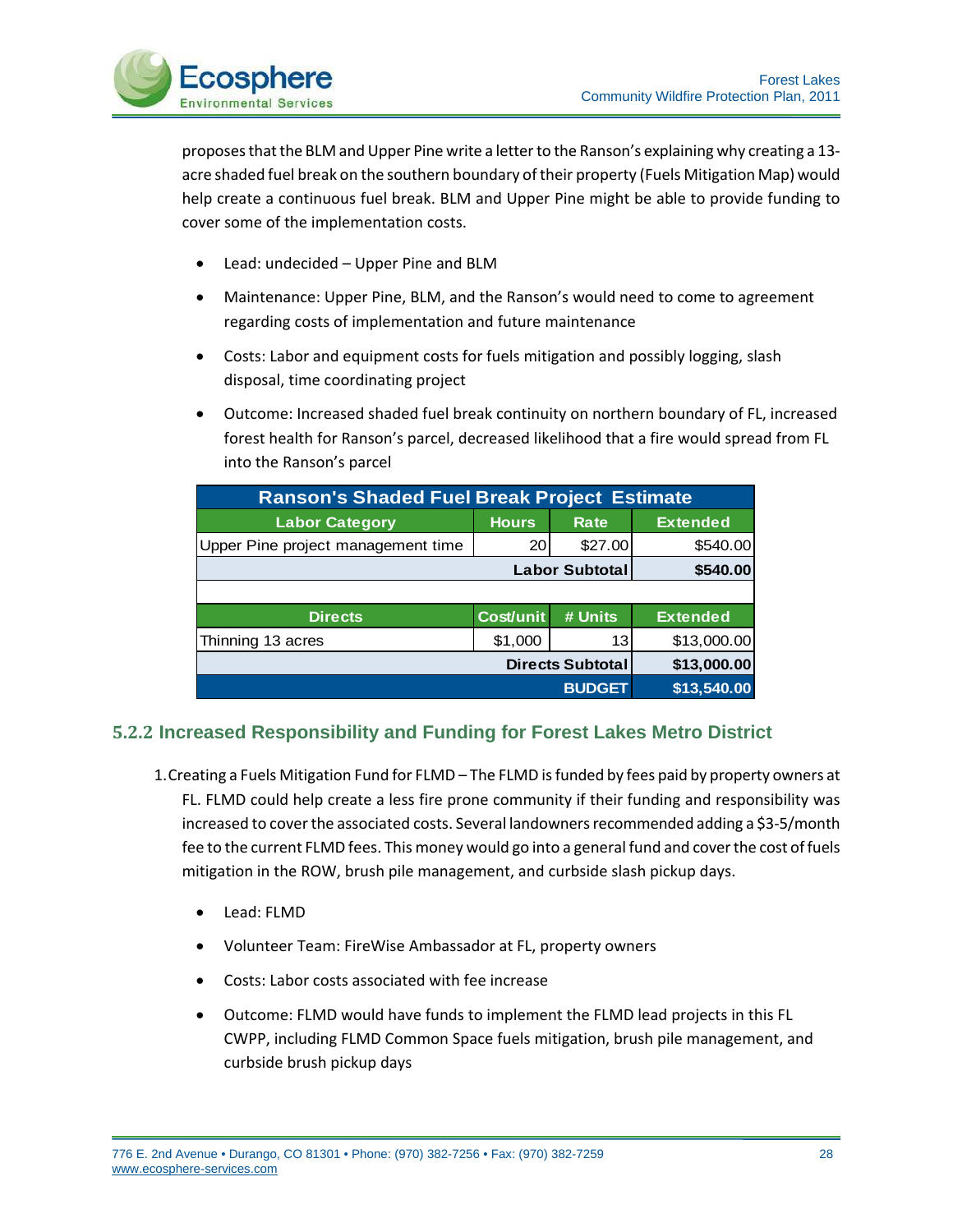

| <b>Creating a Fuels Mitigation Fund for FLMD Estimate</b> |              |               |                 |
|-----------------------------------------------------------|--------------|---------------|-----------------|
| <b>Labor Category</b>                                     | <b>Hours</b> | Rate          | <b>Extended</b> |
| FLMD project management time                              | 20           | \$27.00       | \$540.00        |
|                                                           | \$540.00     |               |                 |
|                                                           |              |               |                 |
| <b>Directs</b>                                            | Cost/unit    | # Units       | <b>Extended</b> |
| none                                                      | \$0          |               | \$0.00          |
| <b>Directs Subtotal</b>                                   |              |               | \$0.00          |
|                                                           |              | <b>BUDGET</b> | \$540.00        |

- 2.FLMD Common Space Fuels Mitigation Projects FLMD has jurisdiction over 357acres of FL road ROWs and common areas (see gold shaded areas on Community Map). If the FLMD could create a fuels mitigation fund, it could conduct and maintain fuels mitigation along road ROWs and common areas, such as the water tank lots and the area around Lake Simpatico. Fuels mitigation in the road ROWs would also facilitate snowplowing and road maintenance. FLMD Common Space Fuels Mitigation Project would also help protect vital infrastructure at FL, including watersupply and electricity.
	- Lead: FLMD
	- Maintenance: FLMD
	- Costs: Labor and equipment costs for fuels mitigation, slash disposal, boundary survey expenses, time coordinating project and working with landowners concerning the ROW alignment
	- Outcome: increases the chances of protecting vital infrastructure, such as water and electricity, in the advent of a wildfire

| <b>FLMD Common Space Fuels Mitigation Projects</b> | <b>Estimate</b> |               |                 |
|----------------------------------------------------|-----------------|---------------|-----------------|
| <b>Labor Category</b>                              | <b>Hours</b>    | Rate          | <b>Extended</b> |
| FLMD project management time                       | 40              | \$27.00       | \$1,080.00      |
| <b>Labor Subtotal</b>                              |                 |               | \$1,080.00      |
|                                                    |                 |               |                 |
| <b>Directs</b>                                     | Cost/unit       | # Units       | <b>Extended</b> |
| Thinning 357 acres                                 | \$1,000         | 357           | \$357,000.00    |
|                                                    | \$357,000.00    |               |                 |
|                                                    |                 | <b>BUDGET</b> | \$358,080.00    |

3.Brush Pile Management – FLMD maintains a brush pile in the Pine River Valley for the residents of FL. If the multi-parcel fuels mitigation projects in this plan are completed, the present brush pile system would not be able to handle the additional fuel loading. The FL CWPP Planning Team recommends that FLMD and Upper Pine jointly prepare a "Brush Pile Management Plan." This plan would define burn parameters, maximum fuel loading, weather conditions, liability, and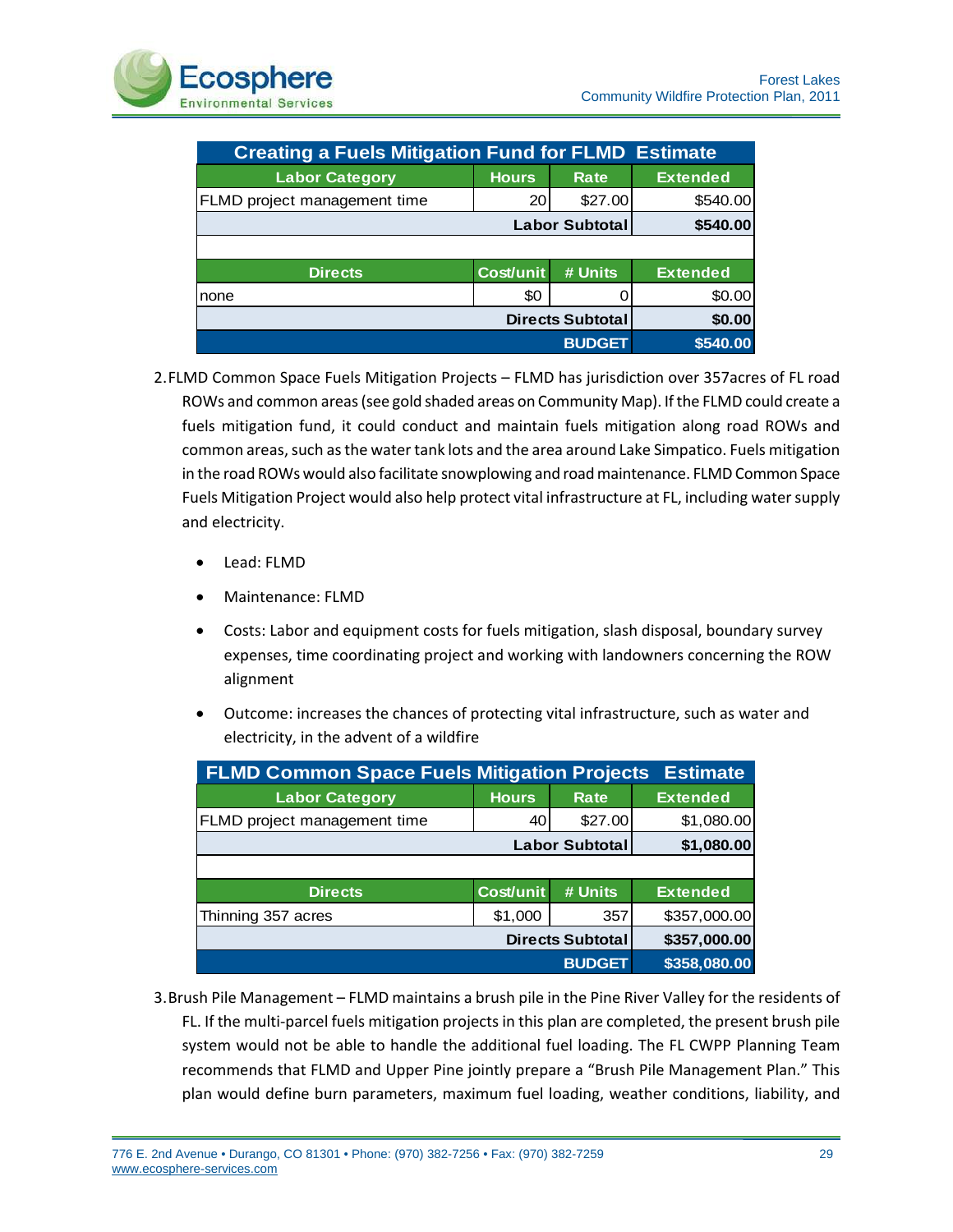

staffing to supervise burning and ensure the brush pile does not become a trash pile. This Brush Pile Management Plan would also analyze other optionsfor disposal, including grinding. Currently, the brush pile is open from 7:30AM to 3:30 PM during the week 8:00 AM to 3:00 PM on Saturday. The Planning Team recommends that FLMD extend the hours from 8:00 AM to 3PM on Sunday to allow landowners to dispose of slash on the weekend, and that they create a "Thank You Sign" to post at the brush pile.

- Lead: FLMD
- Maintenance: FLMD
- Costs: Labor and equipment cost to create and implement brush pile management plan
- Outcome: make slash disposal more convenient to landowners and make brush pile management safer for FLMD

| <b>Brush Pile Management Memo and Extended Hours Estimate</b> |              |         |                 |
|---------------------------------------------------------------|--------------|---------|-----------------|
| <b>Labor Category</b>                                         | <b>Hours</b> | Rate    | <b>Extended</b> |
| 1, 4 hour meeting with 3 governement staff*                   | 12           | \$27.00 | \$324.00        |
| <b>FLMD</b> writing memo                                      |              | \$27.00 | \$108.00        |
| Extending brush pile hours                                    |              | \$27.00 | \$216.00        |
|                                                               | \$432.00     |         |                 |
|                                                               |              |         |                 |
| <b>Directs</b>                                                | Cost/unit    | # Units | <b>Extended</b> |
| none, covered above                                           |              |         |                 |
|                                                               | \$0.00       |         |                 |
| <b>BUDGET</b>                                                 |              |         | \$432.00        |

- 4. Curbside Brush Pickup Days With increased funding the FLMD could manage a spring and fall curbside brush pickup day. This would help landowners conduct fuels mitigation on their properties—since many landowners do not have a way to haul brush to the brush pile.
	- Lead: FLMD
	- Volunteer Team: FireWise Ambassador at FL, property owners
	- Costs: Labor, truck and trailer equipment costs
	- Outcome: Facilitate fuels reduction on individual lots in FL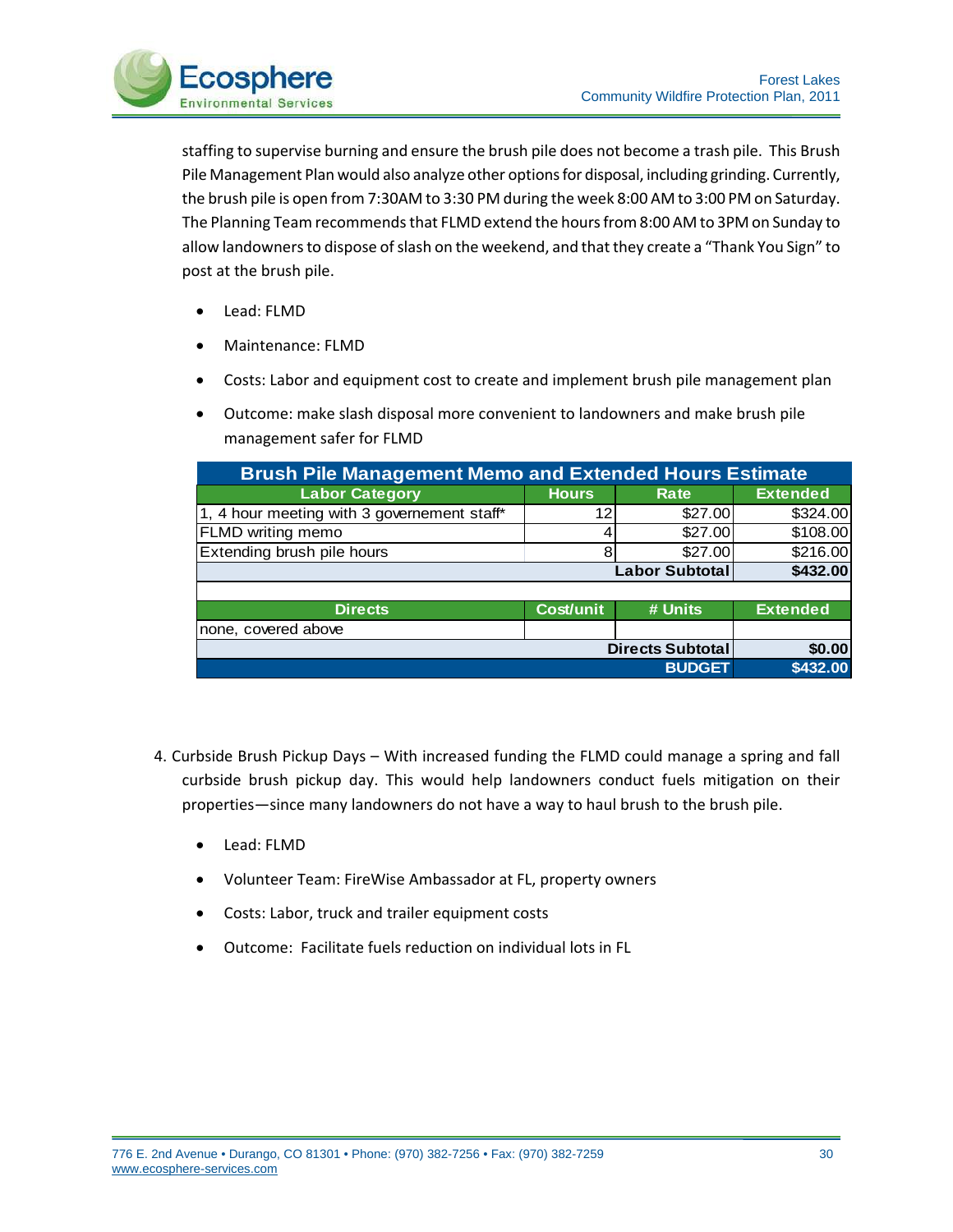

| <b>Curbside Brush Pickup Program Estimate</b> |              |               |                 |
|-----------------------------------------------|--------------|---------------|-----------------|
| <b>Labor Category</b>                         | <b>Hours</b> | Rate          | <b>Extended</b> |
| FLMD advertising time                         |              | \$27.00       | \$108.00        |
| 1 FLMD picking up slash for 2 days/year       | 16           | \$27.00       | \$432.00        |
| <b>Labor Subtotal</b>                         |              |               | \$540.00        |
|                                               |              |               |                 |
| <b>Directs</b>                                | Cost/unit    | # Units       | <b>Extended</b> |
| none, covered above                           |              |               |                 |
| <b>Directs Subtotal</b>                       |              |               | \$0.00          |
|                                               |              | <b>BUDGET</b> | \$540.00        |
|                                               |              |               |                 |

#### **5.2.3 Long-term Wildfire Risk Reduction Planning with WUI Partners**

The community of FL is affected by the actions of its neighbors and the surrounding regulatory environment. The FL CWPP Planning Team recommends the following long‐term planning actions:

- 1.La Plata County Currently, La Plata County does notregulate fuels mitigation or conduct FireWise planning. The FL CWPP Planning Team suggests creating a team of volunteers who are interested in changing the Land Use Plan and the Tax Code, to encourage fuels mitigation, penalize lack of mitigation, and regulate driveway width and slope to facilitate emergency response.
	- Lead: Volunteer Team comprised of FireWise Ambassador at FL, property owners, and **CSFS**
	- Costs: Labor from volunteer team, county costs of changing codes, regulation, and hiring an inspector
	- Outcome: Encourages policy changes at the County level to create economic incentives for fuels reduction at FL and surrounding areas
	- A cost estimate was not created, because this action is spearheaded by volunteers.
- 2.Surrounding Private Landowners The FL CWPP Planning Team would like to create and mail a letter to all the parcel owners in the FL WUI area, which is approximately 1,200 people, letting them know that they influence fire danger at FL and are covered under the FL CWPP.
	- Lead: Volunteer Team comprised of FireWise Ambassador at FL, property owners, and support from CSFS and Upper Pine
	- Costs: Labor from volunteer team, printing, mailing costs
	- Outcome: Encourages surrounding landowners to complete fuels mitigation projects and lets them know that they are covered under the FL CWPP umbrella
	- A cost estimate was not created, because this action is spearheaded by volunteers.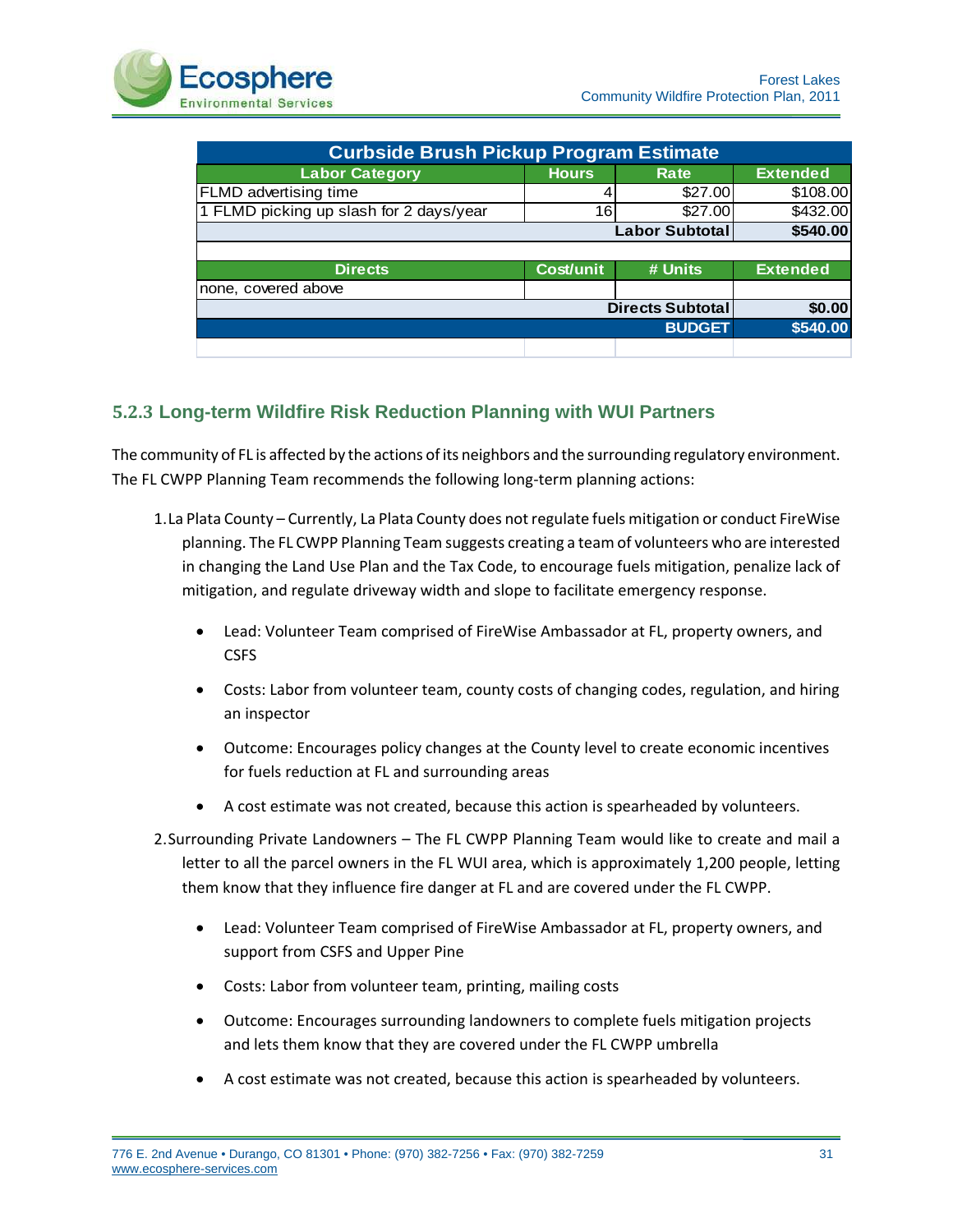

- 3.Surrounding Government Lands The FL CWPP Planning Team requeststhat the surrounding BLM, USFS, and CSFS plan for and maintain their forest treatments within the FL WUI area (WUI Map). This includes mechanical thinning and prescribed (Rx) burning.
	- a. Lead: Government Agency, either CSFS, BLM and USF (SJPL)
	- b. Costs: Labor, planning, thinning and burning re‐treatment costs.
	- c. Outcome: Wild fire mitigation treatments around FL are maintained
	- d. A cost estimate was not created, because this request is a normal part of current government jobs.

These areas include:

- Grassy Mountain Shaded Fuel Break, CSFS, 2007‐Present: CSFS has completed the majority of a shaded fuel break on the FL boundary. The FL CWPP Planning team requests that this project be completed to the BLM border, that slash disposal be completed, that the area is prescribed burned, and that the CSFS plan to maintain the shaded fuel break with future Rx burns by 2017, or as needed before then.
- FL Project 1, Mechanical Thinning, SJPLC, 2003: The SJPLC completed thinning and burning slash piles in the section of the center of FL in 2003. The Planning Team requests SJPLC add the maintenance of this area to their planning horizon. The Columbine Fire Management Officer said that they will conduct reconnaissance planning in the summer of 2011 to assess what maintenance might be required (S. Legarza, personal communication, 3/28/11).
- FL Project II, Mechanical Thinning, SJPLC, 2008: This thinning and slash pile burning project was recently completed by the SJPLC. The FL CWPP Planning Team requests that this project be maintained and added to the SJPLC planning horizon.
- Grassy Mountain RX Burn, SJPLC, 1999‐2000: The FL CWPP Planning Team requests that this project be maintained and added to the SJPLC planning horizon for future Rx burning. The Columbine Fire Management Officer said they will conduct reconnaissance planning in the summer of 2011 to assess what maintenance might be required (S. Legarza, personal communication, 3/28/11).
- Wickenson Mountain RX Burn, SJPLC, 1990: The FL CWPP Planning Team requests that this project be maintained and added to the SJPLC planning horizon. The Columbine Fire Management Officer said that this project retreatment is already in process. A fire line was installed in 2007 and public outreach has been completed. The SJPC is waiting for the right fire weather conditions to re‐burn Wickenson Mountain (S. Legarza, personal communication, 3/28/11).
- Little Bear Mechanical Thinning Treatment 2004 and Prescribed Burn 2007, SJPLC: The FL CWPP Planning Team requests that this project be maintained and added to the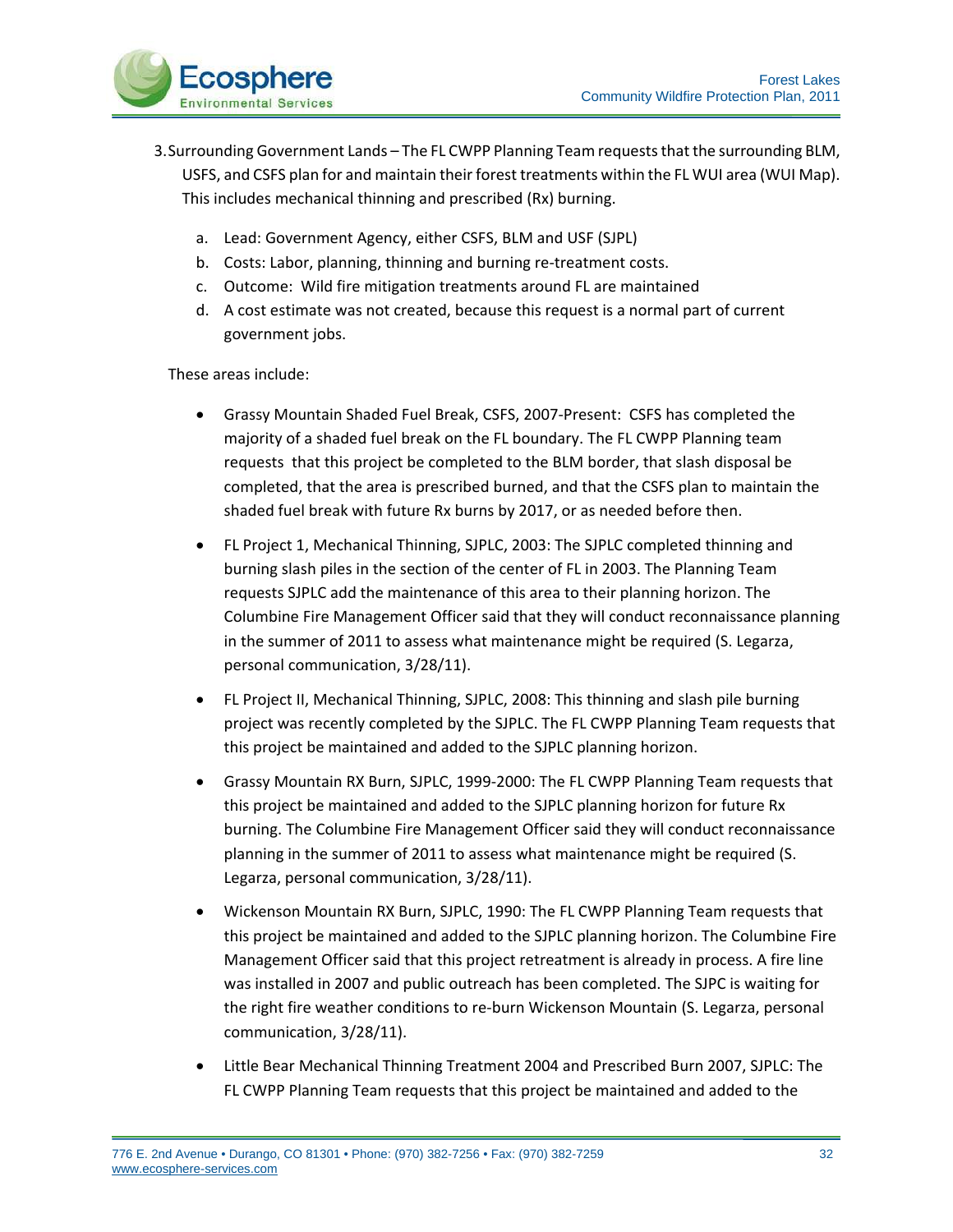

SJPLC planning horizon. The Columbine Fire Management Officer said they will conduct reconnaissance planning in the future, to assess what maintenance might be required (S. Legarza, personal communication, 3/28/11).

## **5.3 Education and Community Outreach**

In order for things to change at FL, the residents of FL must believe that implementing fuels reduction projects are worthy of their time and investment. The following ideas for increasing education and community involvement were contributed by the FL CWPP Planning Team and FL residents. Cost estimates are not detailed for this section, because each project will be lead by volunteers.

#### **5.3.1 FireWise Ambassador at FL**

- 1. Create a team of FireWise Ambassador at FL These Ambassadors would help implement the FL CWPP and increase public participation throughout the subdivision. These Ambassadors would provide leadership to volunteers at FL that are interested in helping the community with wildfire‐ related projects. Lead: the FireWise Coordinator and existing FireWise Ambassadors, Upper Pine and FLMD assistance
	- Costs: Volunteer labor
	- Outcome: Provide Upper Pine with the assistance they need to implement CWPP projects, increase community education and participation, distribute information about possible grant funding assistance for fuels mitigation work

#### **5.3.2 Potential Project Ideas for FireWise Ambassadors**

1.Encourage all residents to register their cell phones with reverse 9‐1‐1 (see Appendix C). 2.Find creative funding and/or assistance to help implement projects:

- Help those who cannot afford fuels mitigation by organizing groups of volunteers—such as students, AmeriCorps, mandated community service, scouts
- Research and find grant opportunities

3.Notify the FL Community about the CWPP actions by:

- Using social media
- Maintaining fire information at the mailboxes
- Sending a targeted mailing to owners of lots that are endangering their neighbors. Offer funding assistance, if available
- Requesting a large Smokey Bear Forest Service sign that says Fire Risk Today is Low, Medium, or High. FLMD would install the sign, and UP would maintain the daily fire rating.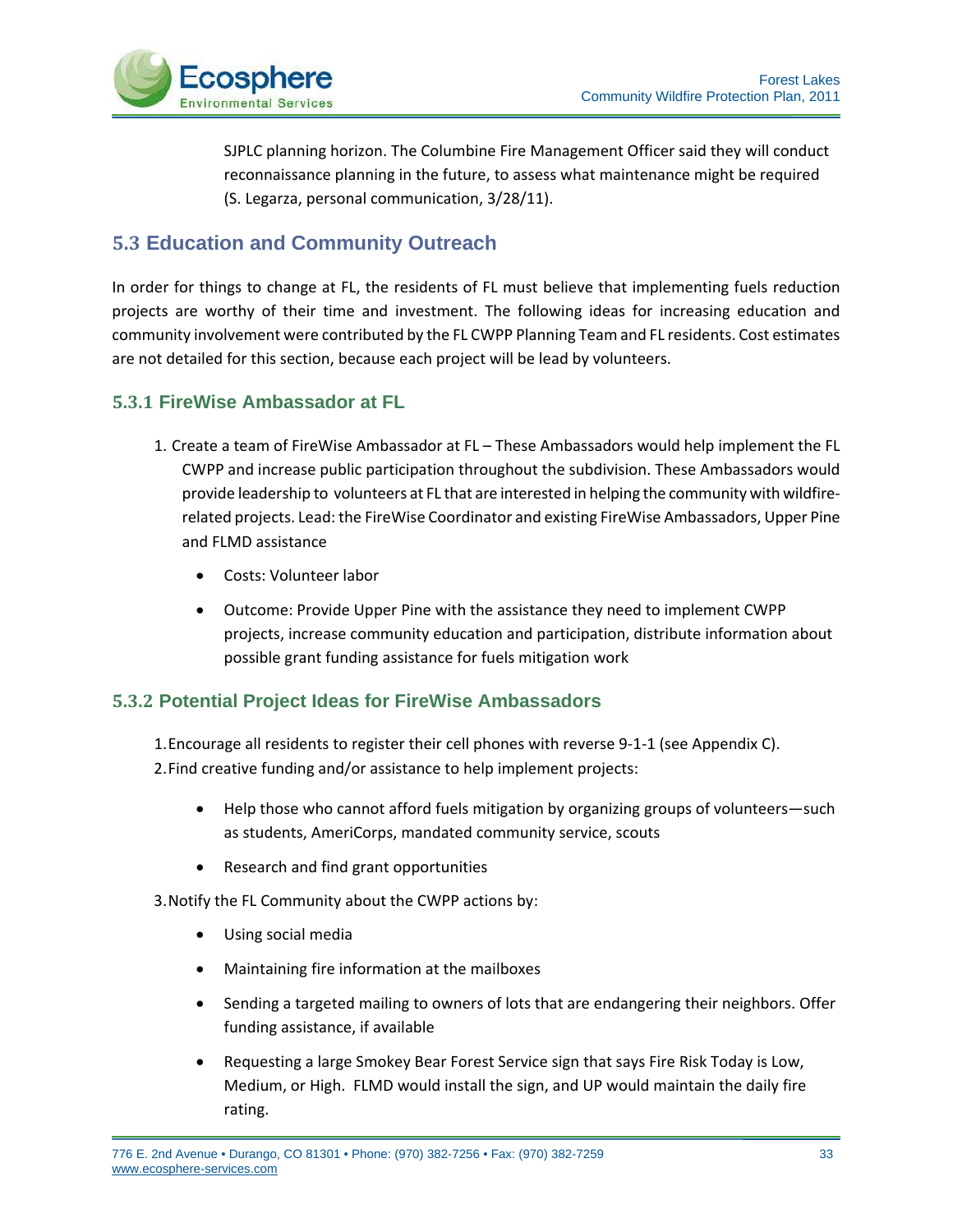

4.Organize events to raise public awareness. Ideas include:

- Organize an annual FireWise event that brings the community together.
- Organize lectures and field trips about fire, fuels reduction, chainsaw safety, and forest health for interested people in the community.
- Organize an educational hike to the top of Forest Lakes, led by a resident who lived through the Missionary Ridge Fire, to discuss what it was like to live in Forest Lakes through that event.
- Organize a "Tour of Defensible Spaces" event, where people could look at properties that have been mitigated for wildfire. This will help people visualize what defensible space looks like, so they can imagine what their property will look like.

5.Reward people that have completed fuels mitigation by:

- Providing signs for individual landowners who create model defensible space, distributed by CSFS or FireWise.
- Promoting the planting of aspen after thinning—organize an aspen sale at a reduced price in collaboration with the CSFS or local nurseries.

6.Create custom FL information about fire related topics, including:

- An informational packet that every new homeowner receives at the closing of a property that includes the importance of creating and maintaining defensible space, has contact information for additional resources, a map of the evacuation route, and information about what to do in case of a fire.
- Create a brochure about thinning that is FL specific. Focus on how mitigation looks good and improves property values.

7.Recruit realtors into the process by providing education and training.

8. Discourage the use of fireworks in FL by passing out information before the  $4<sup>th</sup>$  of July. 9.Change FL covenants when the opportunity arises (See Section 3.5 of the FL CWPP above). 10. Encourage a firewood business at Forest Lakes, ideas include:

- Recruit a business to buy firewood from property owners who do mitigation, and then sell the wood to Forest Lakes residents who burn wood. Perhaps help provide a lot or cleared area for the business to stage wood.
- Or, create a "wood exchange" where residents could bring their wood to stage, and other residents could take firewood in exchange for making a trip or two with their trailers full of brush to the brush pile.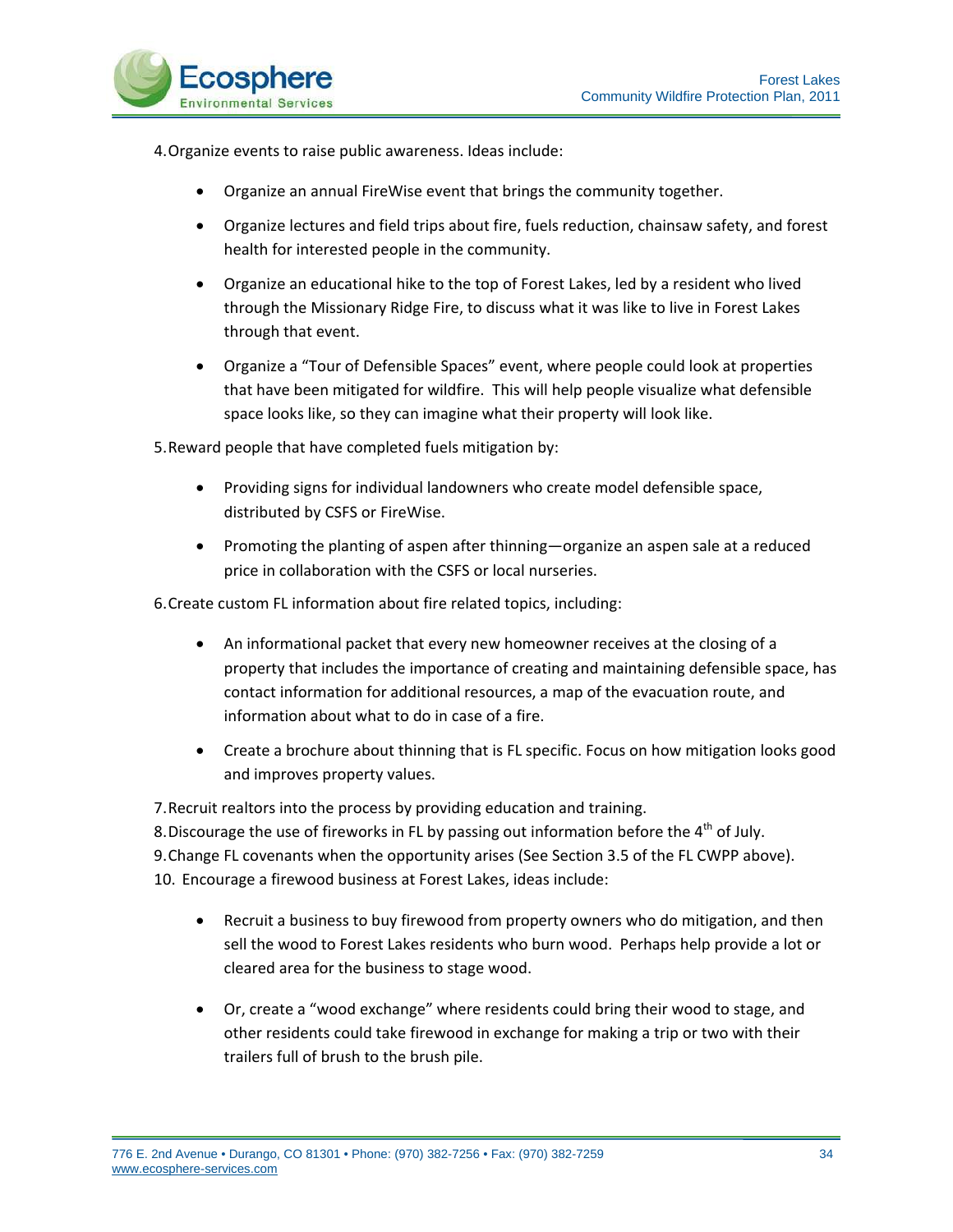

## **5.4 Monitoring and Evaluation**

The various projects recommended in this FL CWPP will be monitored and evaluated by the lead of each project. Project leads are encouraged to keep detailed project files documenting the process for each project. Upper Pine and the FireWise Ambassadors will play a primary role in most projects, and will have assistance from the multi-agency FL CWPP Implementation Team (past Planning Team).

The FL CWPP Implementation Team will create a summary every June of the tasks outlined in this CWPP. This summary report will include task completion status, lessons learned, additional resources needed, and standards used to measure success. This will help the FL CWPP Implementation Team to identify unmet needs and collaborative solutions. This will also provide support for Upper Pine and the FireWise Ambassadors.

Upper Pine will be responsible for updating this CWPP with new information and changing priorities. It is recommended that the CWPP be updated annually, if needed, when the Project Summary Report is submitted.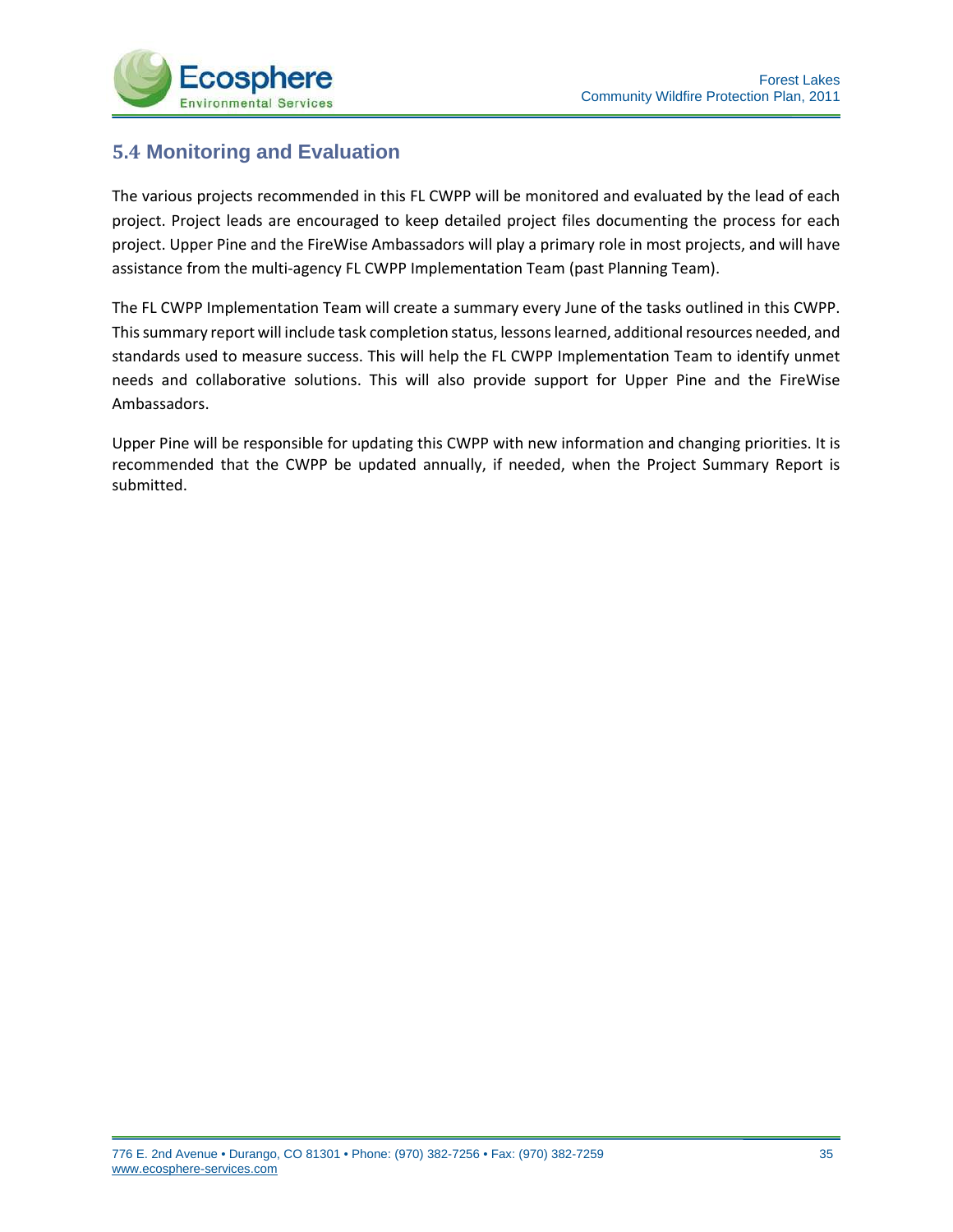

## **MAPS**

The maps associated with the FL CWPP include:

|       | <b>Map Description</b>       | <b>Original Map Size</b> | <b>FL CWPP Hardcopy Size</b> |
|-------|------------------------------|--------------------------|------------------------------|
| Map 1 | Location Map                 | 36 x 36 inches           | Reduced to 11 x 17 inches    |
| Map 2 | WUI Map                      | 36 x 36 inches           | Reduced to 11 x 17 inches    |
| Map 3 | <b>Community Map</b>         | 36 x 36 inches           | Reduced to 11 x 17 inches    |
| Map 4 | <b>Evacuation Hazard Map</b> | 36 x 36 inches           | Reduced to 11 x 17 inches    |
| Map 5 | Ingress/Egress Options Map   | $11 \times 17$ inches    | $11 \times 17$ inches        |
| Map 6 | <b>Fuels Mitigation Map</b>  | $11 \times 17$ inches    | $11 \times 17$ inches        |

If you would like to view the full 36 x 36 inch FL CWPP maps, please contact:

| <b>Contact</b>      | <b>Physical Address</b>                                                                             | <b>Phone Number</b> |
|---------------------|-----------------------------------------------------------------------------------------------------|---------------------|
| Dale Kortz          | <b>Forest Lakes Metro District Office</b><br>271 North Mountain View Dr. #107<br>Bayfield, CO 81122 | 970-884-2925        |
| <b>Rich Graeber</b> | Upper Pine River Fire Protection District Office<br>515 Sower Drive<br>Bayfield, CO 81122           | 970-884-9508        |